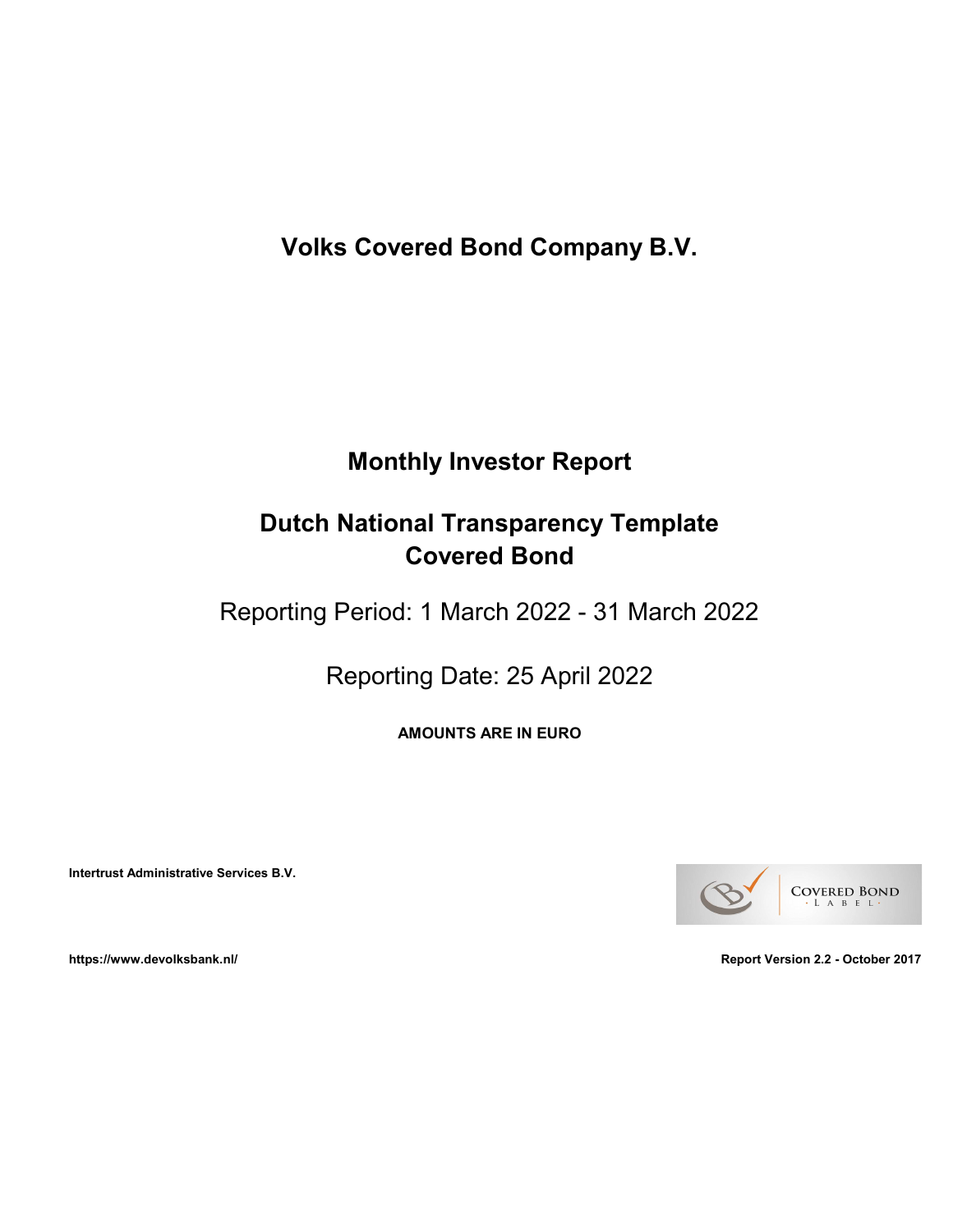#### Table of Contents

|                                        | Page |
|----------------------------------------|------|
| <b>Covered Bonds</b>                   | 3    |
| <b>Asset Cover Test</b>                | 5    |
| Counterparty Credit Ratings & Triggers | 6    |
| Ledgers & Investments                  | 7    |
| Regulatory Information                 | 8    |
| Stratifications                        | 9    |
| Glossary                               | 27   |
| <b>Contact Information</b>             | 29   |
|                                        |      |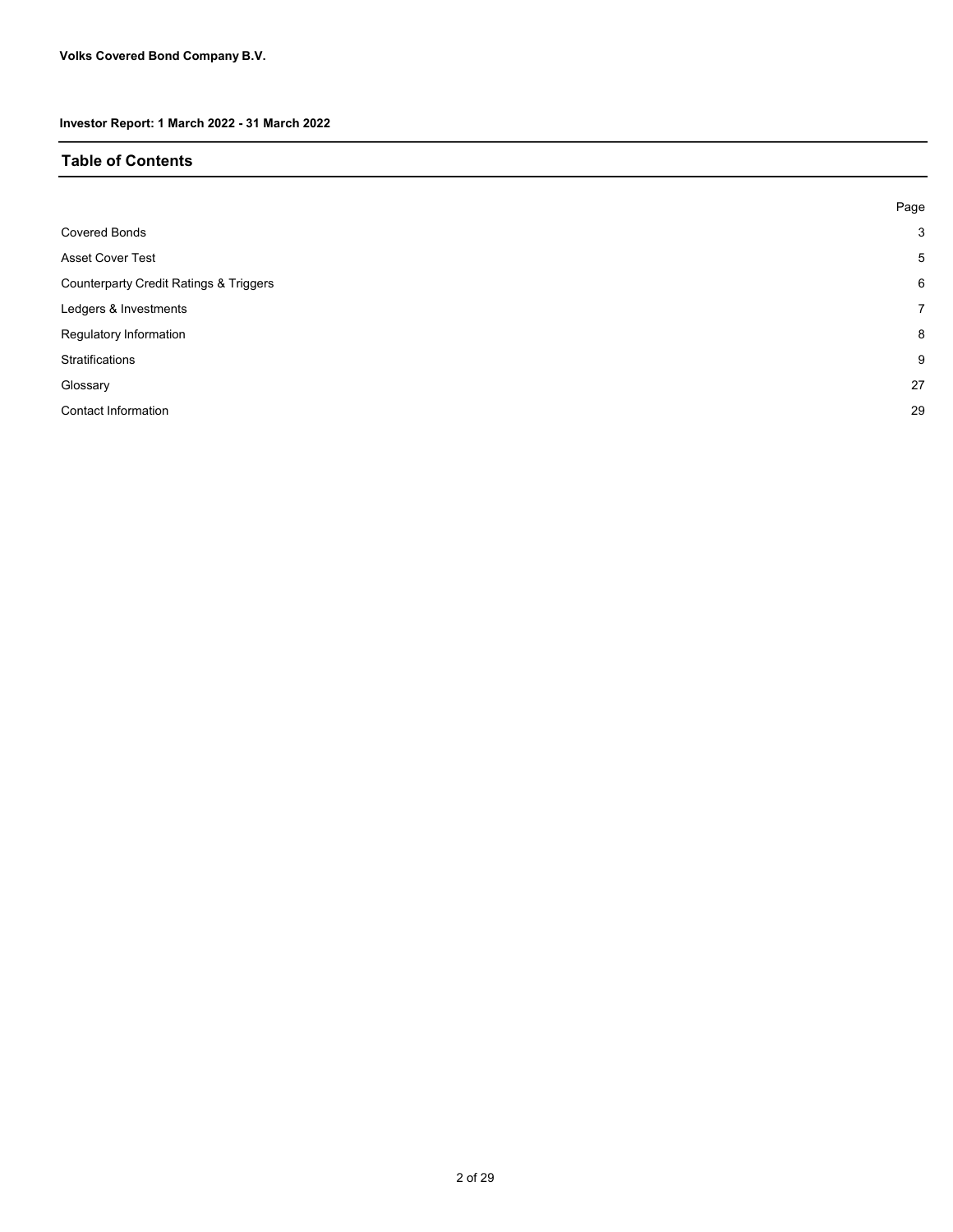#### Covered Bonds

| <b>Series</b>       | <b>ISIN</b>  | Currency   | <b>Initial Principal</b><br>Balance* | Outstanding<br>Amount* | Coupon  | Issuance<br>Date | <b>Maturity Date</b> | <b>IRS Counterparty</b> | Redemption<br>Type | <b>LCR HQLA</b><br>Category |
|---------------------|--------------|------------|--------------------------------------|------------------------|---------|------------------|----------------------|-------------------------|--------------------|-----------------------------|
| Series 5            | XS0378976392 | <b>EUR</b> | 10,000,000                           | 10,000,000             | 5.4700% | 01/08/08         | 01/08/30             | Commerzbank             | Soft Bullet        | No                          |
| Series <sub>6</sub> | XS0379575268 | <b>EUR</b> | 10,000,000                           | 10,000,000             | 5.5000% | 08/08/08         | 08/08/31             | de Volksbank N.V.       | Soft Bullet        | No                          |
| regCB6              |              | <b>EUR</b> | 20,000,000                           | 20,000,000             | 4.1000% | 15/07/10         | 15/07/30             | Commerzbank             | Soft Bullet        | No                          |
| regCB10             |              | <b>EUR</b> | 45,000,000                           | 45,000,000             | 4.4500% | 09/08/10         | 09/08/40             | Unicredit Bank          | Soft Bullet        | No                          |
| Series 12           | XS1508404651 | <b>EUR</b> | 500,000,000                          | 500,000,000            | 0.7500% | 24/10/16         | 24/10/31             |                         | Soft Bullet        | $\mathbf{1}$                |
| Series 13           | XS1559895054 | <b>EUR</b> | 50,000,000                           | 50,000,000             | 1.6170% | 02/02/17         | 02/02/37             |                         | Soft Bullet        | No                          |
| Series 15           | XS1599444335 | <b>EUR</b> | 16,000,000                           | 16,000,000             | 1.2850% | 21/04/17         | 21/04/33             |                         | Soft Bullet        | No                          |
| Series 16           | XS1600520404 | <b>EUR</b> | 25,000,000                           | 25,000,000             | 1.4250% | 04/05/17         | 04/05/37             |                         | Soft Bullet        | No                          |
| Series 14           | XS1595902161 | <b>EUR</b> | 50,000,000                           | 50,000,000             | 1.4500% | 04/05/17         | 04/05/37             |                         | Soft Bullet        | No                          |
| Series 17           | XS1614202049 | <b>EUR</b> | 500,000,000                          | 500,000,000            | 0.7500% | 18/05/17         | 18/05/27             |                         | Soft Bullet        | $\mathbf{1}$                |
| Series 18           | XS1615664544 | <b>EUR</b> | 30,000,000                           | 30,000,000             | 1.5800% | 01/06/17         | 01/06/37             |                         | Soft Bullet        | No                          |
| Series 19           | XS1627326504 | <b>EUR</b> | 50,000,000                           | 50,000,000             | 1.5240% | 08/06/17         | 08/06/37             |                         | Soft Bullet        | No                          |
| Series 20           | XS1646899994 | <b>EUR</b> | 25,000,000                           | 25,000,000             | 1.7300% | 14/07/17         | 14/07/37             |                         | Soft Bullet        | No                          |
| Series 21           | XS1650595066 | <b>EUR</b> | 25,000,000                           | 25,000,000             | 1.7000% | 24/07/17         | 24/07/37             |                         | Soft Bullet        | No                          |
| Series 22           | XS1664627467 | <b>EUR</b> | 23,500,000                           | 23,500,000             | 1.6280% | 15/08/17         | 17/08/37             |                         | Soft Bullet        | No                          |
| Series 23           | XS1675853888 | <b>EUR</b> | 26,000,000                           | 26,000,000             | 1.6000% | 01/09/17         | 01/09/37             |                         | Soft Bullet        | No                          |
| Series 24           | XS1679793353 | <b>EUR</b> | 15,500,000                           | 15,500,000             | 1.3500% | 08/09/17         | 08/09/32             |                         | Soft Bullet        | No                          |
| Series 26           | XS1685796838 | <b>EUR</b> | 8,000,000                            | 8,000,000              | 1.6000% | 18/09/17         | 18/09/37             |                         | Soft Bullet        | No                          |
| Series 25           | XS1685524677 | <b>EUR</b> | 30,000,000                           | 30,000,000             | 1.5880% | 18/09/17         | 18/09/37             |                         | Soft Bullet        | No                          |
| Series 27           | XS1685663368 | <b>EUR</b> | 26,000,000                           | 26,000,000             | 1.5850% | 02/10/17         | 02/10/37             |                         | Soft Bullet        | No                          |
| Series 28           | XS1694666618 | <b>EUR</b> | 30,000,000                           | 30,000,000             | 1.7010% | 05/10/17         | 05/10/37             |                         | Soft Bullet        | No                          |
| Series 29           | XS1788694856 | <b>EUR</b> | 500,000,000                          | 500,000,000            | 1.0000% | 08/03/18         | 08/03/28             |                         | Soft Bullet        | $\mathbf{1}$                |
| Series 32           | XS1794352176 | <b>EUR</b> | 17,000,000                           | 17,000,000             | 1.4250% | 21/03/18         | 21/03/33             |                         | Soft Bullet        | <b>No</b>                   |
| Series 31           | XS1794352093 | <b>EUR</b> | 40,000,000                           | 40,000,000             | 1.4450% | 21/03/18         | 21/03/33             |                         | Soft Bullet        | No                          |
| Series 30           | XS1794199551 | <b>EUR</b> | 43,000,000                           | 43,000,000             | 1.4400% | 21/03/18         | 21/03/33             |                         | Soft Bullet        | No                          |
| Series 33           | XS1815299893 | <b>EUR</b> | 25,000,000                           | 25,000,000             | 1.6020% | 03/05/18         | 03/05/38             |                         | Soft Bullet        | No                          |
| Series 34           | XS1837071080 | <b>EUR</b> | 25,000,000                           | 25,000,000             | 1.5060% | 14/06/18         | 14/06/38             |                         | Soft Bullet        | No                          |
| Series 35           | XS1857708777 | <b>EUR</b> | 25,000,000                           | 25,000,000             | 1.5000% | 19/07/18         | 19/07/38             |                         | Soft Bullet        | No                          |
| Series 36           | XS1859006733 | <b>EUR</b> | 10,000,000                           | 10,000,000             | 1.5000% | 23/07/18         | 23/07/38             |                         | Soft Bullet        | No                          |
| Series 37           | XS1859440007 | <b>EUR</b> | 15,000,000                           | 15,000,000             | 1.4950% | 26/07/18         | 26/07/38             |                         | Soft Bullet        | No                          |
| Series 38           | XS1885642162 | <b>EUR</b> | 25,000,000                           | 25,000,000             | 1.6030% | 01/10/18         | 01/10/39             |                         | Soft Bullet        | No                          |
| Series 39           | XS1894674867 | <b>EUR</b> | 10,000,000                           | 10,000,000             | 1.6950% | 18/10/18         | 18/10/38             |                         | Soft Bullet        | No                          |
| Series 40           | XS1894690715 | <b>EUR</b> | 25,000,000                           | 25,000,000             | 1.6970% | 18/10/18         | 18/10/38             |                         | Soft Bullet        | No                          |
| Series 41           | XS1894882387 | <b>EUR</b> | 16,000,000                           | 16,000,000             | 1.6610% | 18/10/18         | 18/10/38             |                         | Soft Bullet        | No                          |
| Series 42           |              | <b>EUR</b> | 5,000,000                            | 5,000,000              | 1.6240% | 22/10/18         | 22/10/37             |                         | Soft Bullet        | No                          |
| Series 43           |              | <b>EUR</b> | 10,000,000                           | 10,000,000             | 1.6630% | 22/10/18         | 22/10/38             |                         | Soft Bullet        | No                          |
| Series 44           | XS1910255477 | <b>EUR</b> | 25,000,000                           | 25,000,000             | 1.6200% | 15/11/18         | 15/11/38             |                         | Soft Bullet        | No                          |
| Series 45           | XS1921311541 | <b>EUR</b> | 25,000,000                           | 25,000,000             | 1.5100% | 13/12/18         | 13/12/38             |                         | Soft Bullet        | No                          |
| Series 46           | XS1923629114 | <b>EUR</b> | 25,000,000                           | 25,000,000             | 1.5290% | 20/12/18         | 20/12/38             |                         | Soft Bullet        | No                          |
| Series 47           | XS1923725342 | <b>EUR</b> | 7,000,000                            | 7,000,000              | 1.5310% | 20/12/18         | 20/12/38             |                         | Soft Bullet        | No                          |
| Series 49           | XS1935245917 | <b>EUR</b> | 65,000,000                           | 65,000,000             | 1.6300% | 14/01/19         | 14/01/39             |                         | Soft Bullet        | No                          |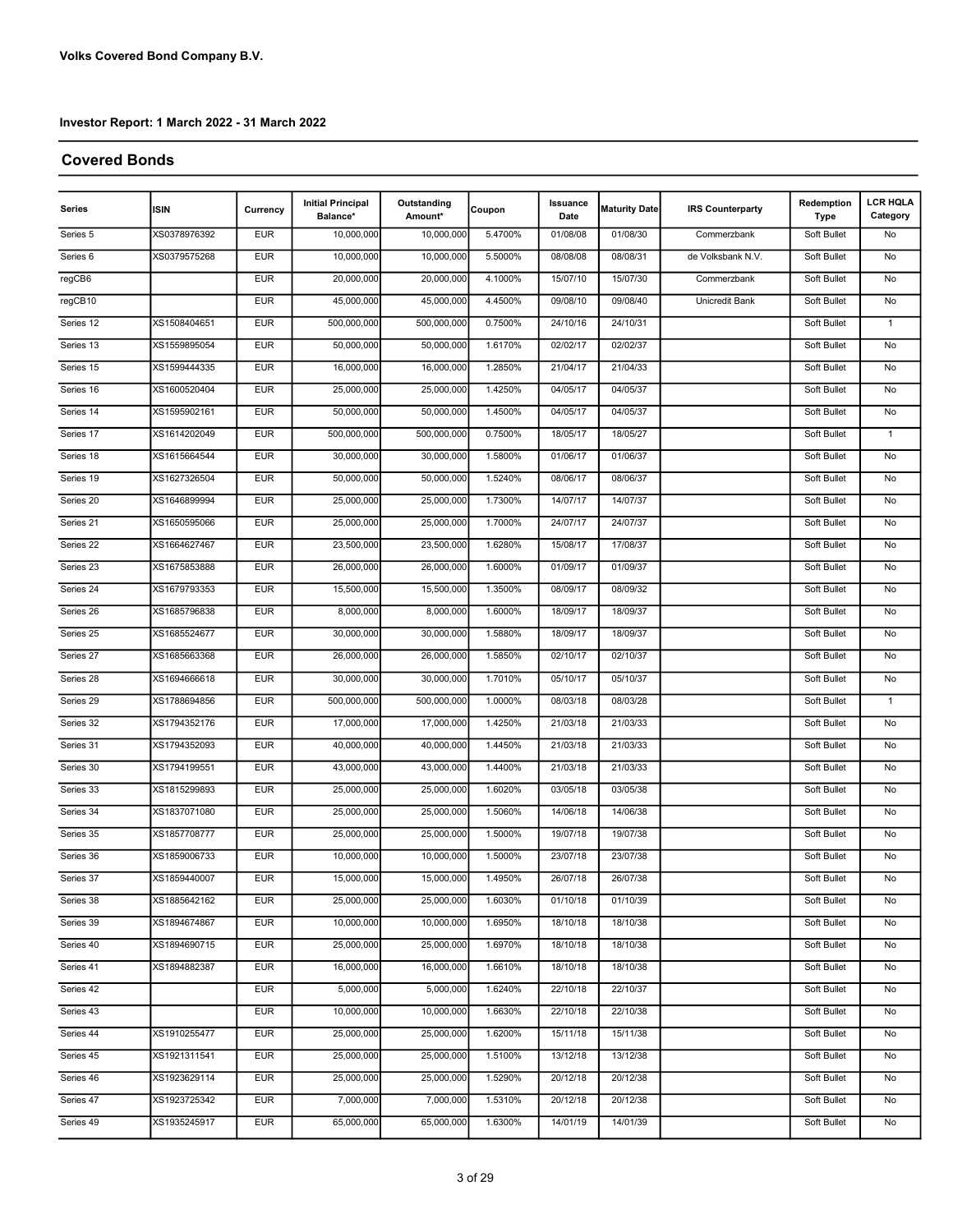| Series 48   |              | <b>EUR</b> | 75,000,000  | 75,000,000  | 1.6150% | 17/01/19 | 17/01/39 | Soft Bullet   | No        |
|-------------|--------------|------------|-------------|-------------|---------|----------|----------|---------------|-----------|
| Series 50   | XS1943455185 | <b>EUR</b> | 500,000,000 | 500,000,000 | 0.5000% | 30/01/19 | 30/01/26 | Soft Bullet   |           |
| Series 51   | XS1956154113 | <b>EUR</b> | 55,000,000  | 55,000,000  | 1.3000% | 26/02/19 | 20/12/35 | Soft Bullet   | No        |
| Series 52   | XS1956947532 | <b>EUR</b> | 45,000,000  | 45,000,000  | 1.2000% | 27/02/19 | 27/02/34 | Soft Bullet   | <b>No</b> |
| Series 53   | XS1970682214 | <b>EUR</b> | 37,000,000  | 37,000,000  | 1.2100% | 28/03/19 | 28/03/36 | Soft Bullet   | <b>No</b> |
| Series 54   | XS2030537117 | <b>EUR</b> | 25,000,000  | 25,000,000  | 0.8312% | 19/07/19 | 19/07/38 | Soft Bullet   | No        |
| Series 55   | XS2259193998 | <b>EUR</b> | 500,000,000 | 500.000.000 | 0.1250% | 19/11/20 | 19/11/40 | Soft Bullet   | <b>No</b> |
| Series 56   | XS2386592302 | <b>EUR</b> | 600.000.000 | 600,000,000 | 0.3750% | 16/09/21 | 16/09/41 | Soft Bullet   |           |
| Series 56-2 | XS2407026223 | <b>EUR</b> | 100,000,000 | 100,000,000 | 0.3750% | 16/09/21 | 16/09/41 | <b>Bullet</b> |           |
| Series 57   | XS2464415020 | <b>EUR</b> | 60,000,000  | 60,000,000  | 1.414%  | 01/04/22 | 01/04/38 | Soft Bullet   | No        |
| Series 58   | XS2469026152 | <b>EUR</b> | 20,000,000  | 20,000,000  | 1.552%  | 12/04/22 | 12/04/40 | Soft Bullet   | No.       |

\* Amounts to be reported in the relevant currency, and also the euro-equivalent amounts

The issuer believes that, at the time of issuance and based on transparency data made publicly available by the issuer, the above listed bonds meet the eligibility criteria for classification as a Level 1 or Level 2A<br>asset Coverage Ratio under Regulation (EU) 575/2013 is ultimately a matter to be determined by the relevant investor or institution and its relevant supervisory authority and the issuer does not accept any responsibility<br>in this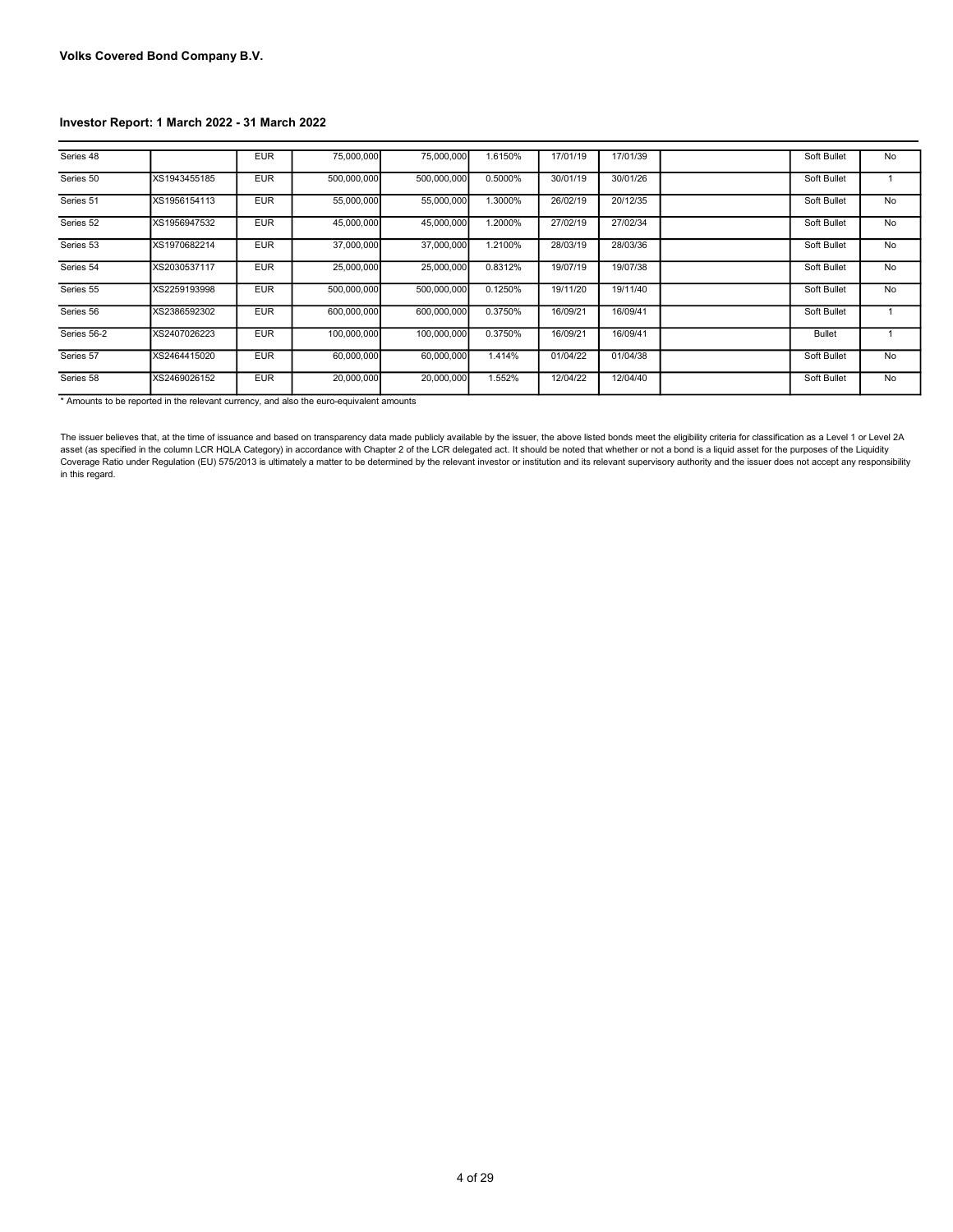#### Asset Cover Test

| Asset Cover Test |                  |
|------------------|------------------|
| A                | 4,650,415,981.44 |
| $\sf B$          | 0.00             |
| C                | 0.00             |
| D                | 0.00             |
| Y1               | 0.00             |
| <b>Y2</b>        | $0.00\,$         |
| Z                | 0.00             |
|                  |                  |
| A+B+C+D-Y1-Y2-Z  | 4,650,415,981.44 |

| Outstanding bonds      | 4,470,000,000.00 |
|------------------------|------------------|
| Pass/Fail              | Pass             |
| <b>ACT Cover Ratio</b> | 104.04%          |

| <b>Parameters</b>                           |         |
|---------------------------------------------|---------|
| Asset percentage                            | 88.50%  |
| Cap LTV Cut-Off indexed valuation % non-NHG | 80.00%  |
| Cap LTV Cut-Off indexed valuation % NHG     | 80.00%  |
| % of Index Increases                        | 100.00% |
| % of Index Decreases                        | 100.00% |
| Reserve Fund                                | 0.00    |
| Supplemental Liquidity Reserve Amount       | 0.00    |
| Deduction Set-Off                           | 0.00    |

| Ratings          |      |
|------------------|------|
| S&P              | n.r. |
| Moody's<br>Fitch | Aaa  |
|                  | AAA  |
|                  |      |
| Other            |      |

| True |
|------|
| True |
| True |
|      |

| Overcollateralisation       |        |
|-----------------------------|--------|
| Legally required minimum OC | 5.00%  |
| Documented minimum OC       | 12.99% |
| Available Nominal OC        | 20.76% |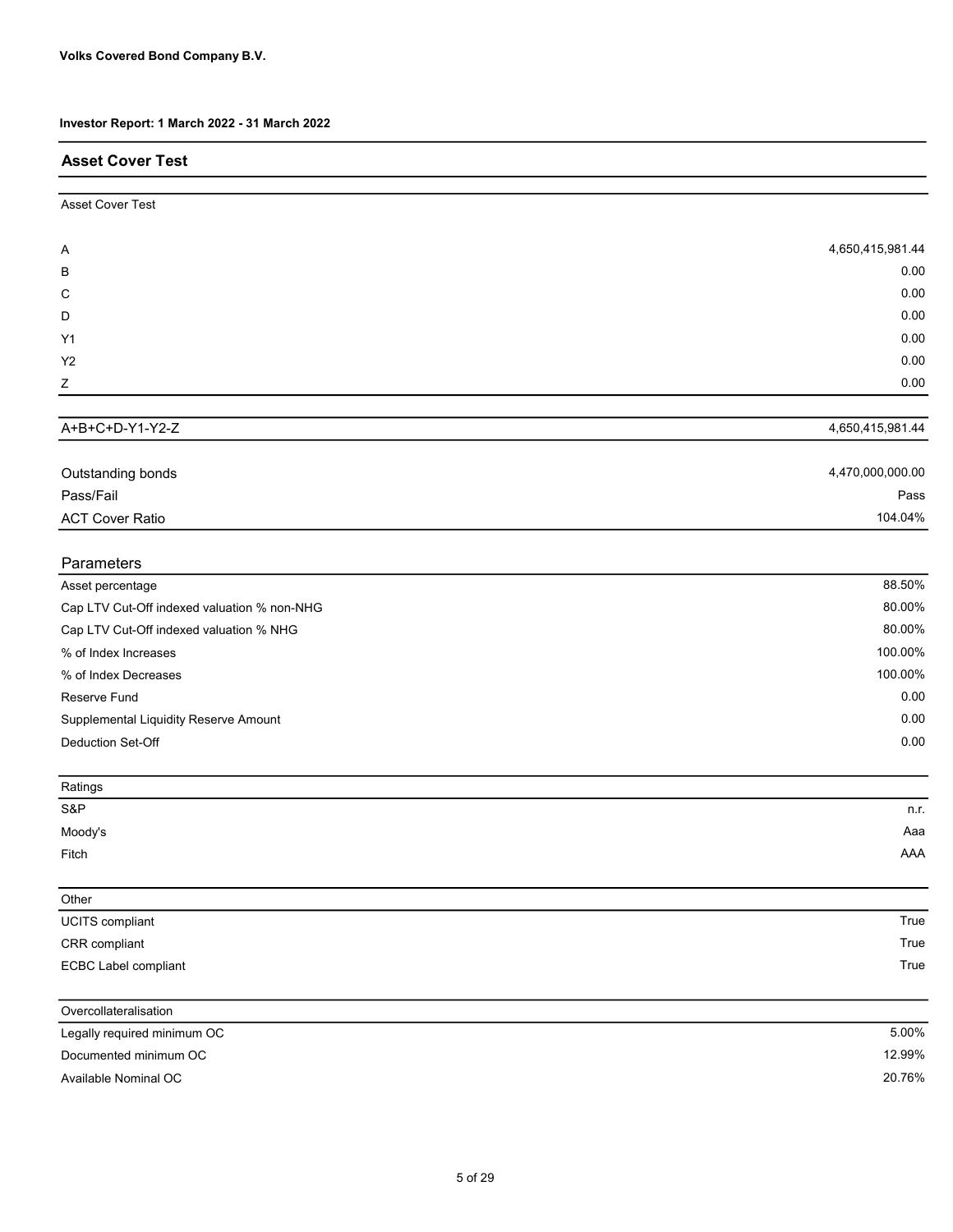#### Counterparty Credit Ratings & Triggers

|                                       |                                        | S&P (ST/LT)           |                   |                       | Moody's (ST/LT)        |                       | Fitch (ST/LT)         |                   | <b>DBRS (ST/LT)</b> |                                                                                   |
|---------------------------------------|----------------------------------------|-----------------------|-------------------|-----------------------|------------------------|-----------------------|-----------------------|-------------------|---------------------|-----------------------------------------------------------------------------------|
| Role                                  | Party                                  | <b>Rating trigger</b> | Current<br>rating | <b>Rating trigger</b> | <b>Current rating</b>  | <b>Rating trigger</b> | <b>Current rating</b> | Rating<br>trigger | Current<br>rating   | Consequence if breached*                                                          |
| Account Bank                          | Rabobank Nederland                     |                       |                   | $P-1/$                | $P-1/$                 | F1/A                  | $F1+ / AA-$           |                   |                     | Replacement of GIC Provider or<br>obtain guarantee                                |
| <b>Collection Account</b><br>Provider | de Volksbank N.V.                      |                       |                   | / Baa1                | / A2                   | F1/A                  | $F1/A-$               |                   |                     | Post collateral, or establish reserve<br>funds, or obtain a eligible<br>quarantee |
| Collection Account<br>Provider        | Rabobank Nederland                     |                       |                   | /Baa1                 | /Aa2                   | F1/A                  | $F1+ / A+$            |                   |                     | Post collateral, or establish reserve<br>funds, or obtain a eligible<br>quarantee |
| Interest Rate Swap<br>Counterparty    | Unicredit Bank                         |                       |                   | P-1 (cr) / A2 (cr)    | $P-1$ (cr) / A1 (cr)   | F1/A                  | $F2/BBB+$             |                   |                     | Interest Rate & Structured Swap<br>Trigger                                        |
| Interest Rate Swap<br>Counterparty    | de Volksbank N.V.                      |                       |                   | P-1 (cr) / A2 (cr)    | P-1 (cr) / Aa3<br>(cr) | F1/A                  | $F1/A-$               |                   |                     | Interest Rate & Structured Swap<br>Trigger                                        |
| <b>Issuer</b>                         | de Volksbank N.V.                      |                       |                   | /Baa3 (cr)            | / A2                   | / BBB-                | / A-                  |                   |                     | Asset monitor trigger                                                             |
| <b>Issuer</b>                         | de Volksbank N.V.                      |                       |                   | $P-1$ (cr) /          | $P-1$ (cr) /           | F1/A                  | $F1/A-$               |                   |                     | Item Y1 of Asset Cover Test is<br>activated                                       |
| <b>Issuer</b>                         | de Volksbank N.V.                      |                       |                   | /Baa1                 | / A2                   | F <sub>2</sub> / BBB  | $F1/A-$               |                   |                     | Item Y2 of Asset Cover Test is<br>activated                                       |
| <b>I</b> ssuer                        | de Volksbank N.V.                      |                       |                   | $P-1$ (cr) /          | $P-1$ (cr) /           | F1/A                  | $F1/A-$               |                   |                     | Reserve fund build up trigger                                                     |
| Servicer                              | de Volksbank N.V.                      |                       |                   | $-$ / Baa3            | $P-1/A2$               | $-$ / BBB-            | $F1/A-$               |                   |                     | Negotiate agreement with a back-<br>up servicer                                   |
| Total Return Swap<br>Provider         | de Volksbank N.V. (as<br>TRS provider) |                       |                   | P-1 (cr) / A2 (cr)    | $P-1/AA3$              | F1/A                  | $F1/A-$               |                   |                     | Novation Trigger                                                                  |

\* Event is triggered if credit rating is below the rating as mentioned in the table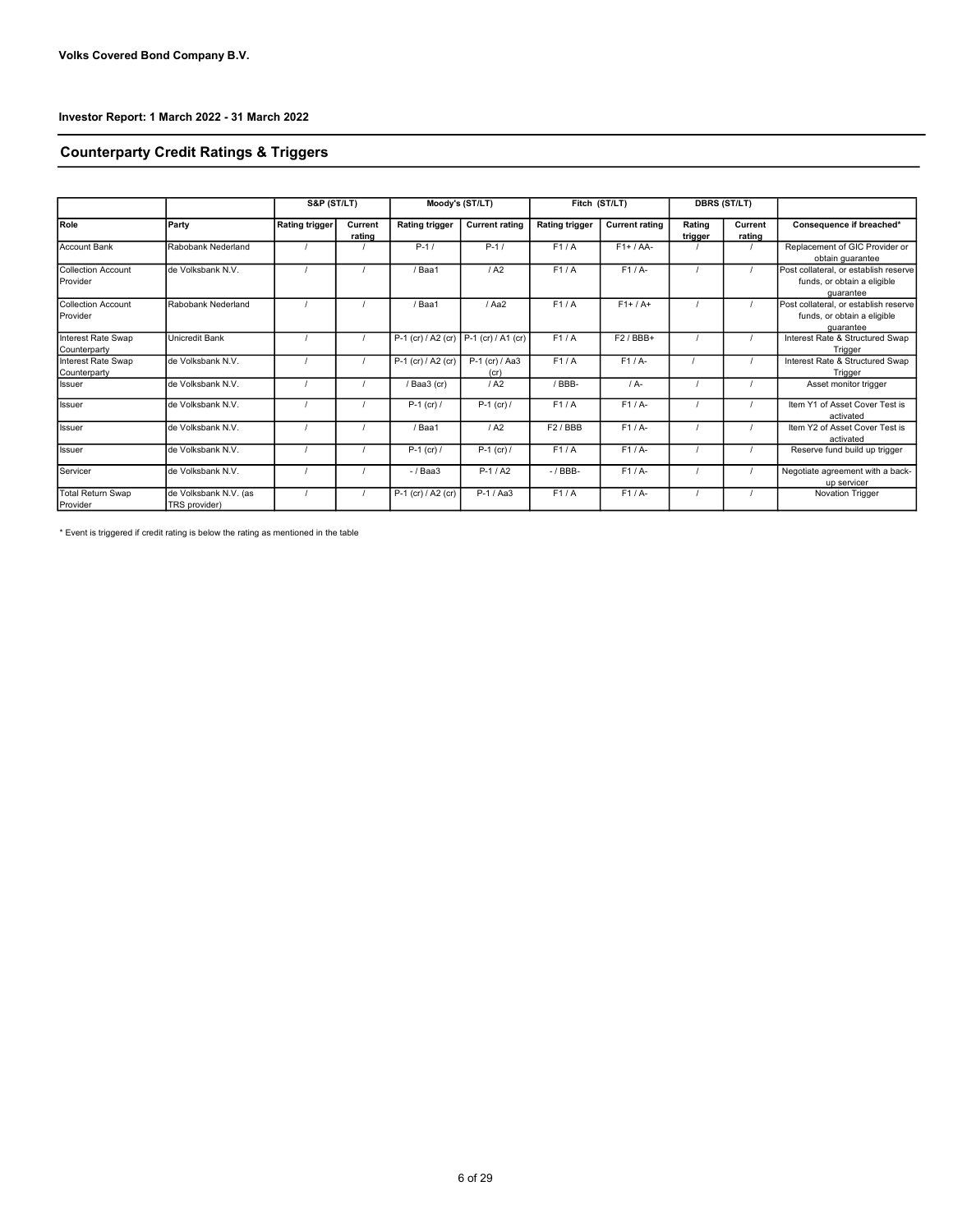## Ledgers & Investments

#### Ledgers

| Revenue Ledger      | 0.00 |
|---------------------|------|
| Principal Ledger    | 0.00 |
| Reserve Fund Ledger | 0.00 |
| <b>Total</b>        | 0.00 |

#### Investments

| <b>I</b> Substitution Assets Balance     | 0.001 |
|------------------------------------------|-------|
| <b>I</b> Authorised Investments Balance_ | 0.001 |
| lTotal                                   | 0.00  |

#### Liquidity Buffer

| Outflows                          | 24, 164, 035. 95 |
|-----------------------------------|------------------|
| <b>Required Liquidity Buffer</b>  | 24, 164, 035.95  |
|                                   |                  |
| Inflows                           | 107,840,592.29   |
| Cash                              | 34,644.53        |
| <b>Bonds</b>                      |                  |
| <b>Available Liquidity Buffer</b> | 107,875,236.82   |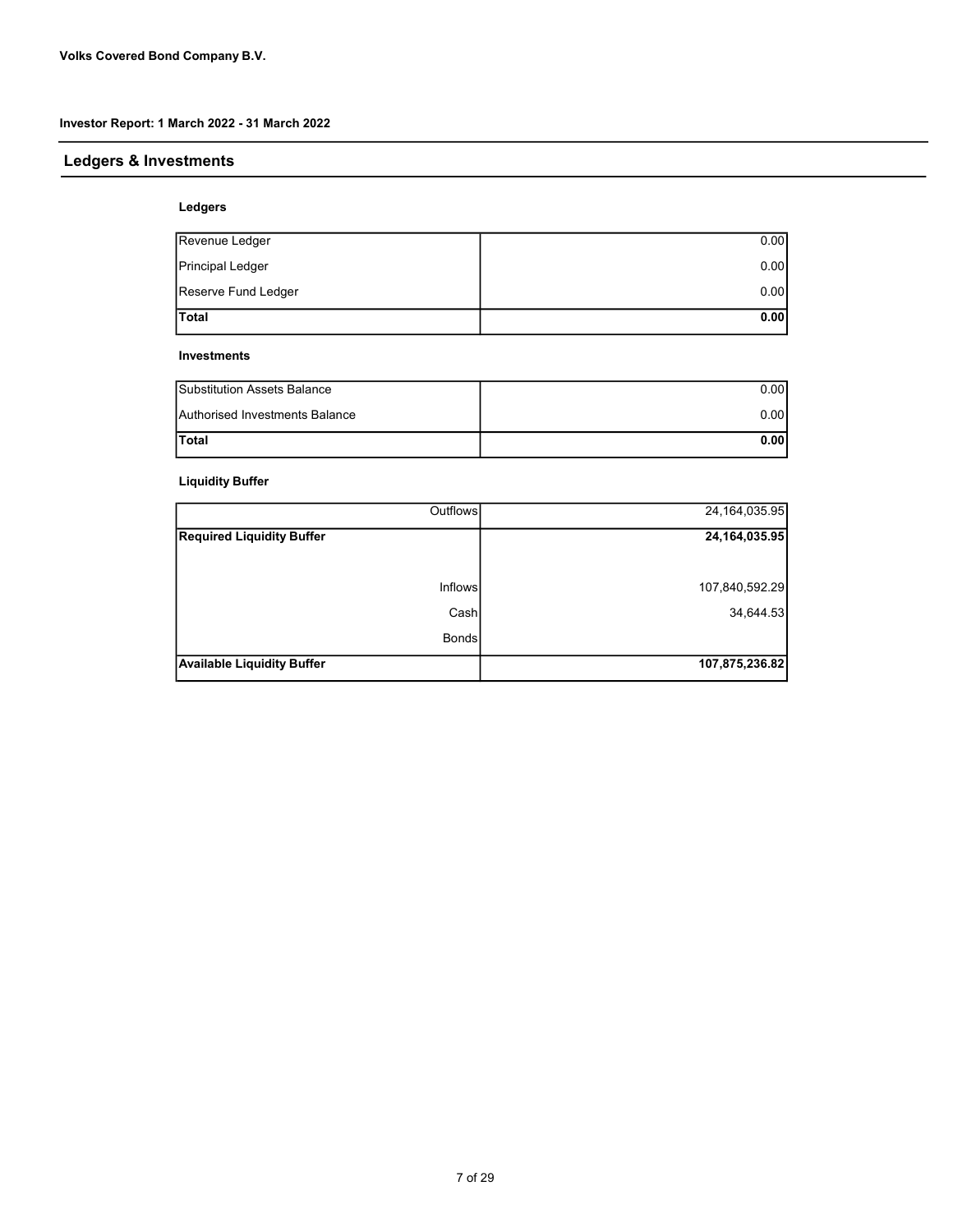#### Regulatory Information

#### CRR Article 129

Article 129 CRR "Exposures in the form of covered bonds" (7) Exposures in the form of covered bonds are eligible for preferential treatment, provided that the institution investing in the covered bonds can demonstrate to the competent authorities that: (a) it receives portfolio information at least on: (i) the value of the covered pool and outstanding covered bonds;

|                                                                                                              | value of the cover pool table Portfolio characteristics                                                           |
|--------------------------------------------------------------------------------------------------------------|-------------------------------------------------------------------------------------------------------------------|
| value of the outstanding covered bonds table Covered Bonds                                                   |                                                                                                                   |
| (ii) the geographical distribution and type of cover assets, loan size,<br>interest rate and currency risks; |                                                                                                                   |
| geographical distribution of cover assets table 14 Geographical Distribution                                 |                                                                                                                   |
|                                                                                                              | <i>type of cover assets</i> table Portfolio Characteristics                                                       |
|                                                                                                              | <i>loan size</i> table 3 Outstanding Loan Amount                                                                  |
|                                                                                                              | interest rate risk and currency risk table Covered Bonds for coupon and currency information of the covered bonds |
|                                                                                                              | table 10 Coupon for coupons of mortgages                                                                          |
|                                                                                                              | table Counterparty Ratings & Triggers for IRS/TRS information                                                     |
|                                                                                                              | See base prospectus for information about hedging                                                                 |
|                                                                                                              | Only EUR denominated mortgages: see BP                                                                            |
| (iii) the maturity structure of cover assets and covered bonds; and                                          |                                                                                                                   |

|                                                                                                                       | maturity structure of cover assets table 6 Legal Maturity      |
|-----------------------------------------------------------------------------------------------------------------------|----------------------------------------------------------------|
|                                                                                                                       | <i>maturity structure of covered bonds</i> table Covered Bonds |
| (iv) the percentage of loans more than ninety days past due;                                                          | table Delinguencies                                            |
| (b) the issuer makes the information referred to in point (a)<br>available to the institution at least semi annually. | table Portfolio Characteristics                                |

## Overcollateralisation

| Legally required minimum OC | table Asset Cover Test |
|-----------------------------|------------------------|
| Documented minimum OC       | table Asset Cover Test |
| Nominal OC                  | table Asset Cover Test |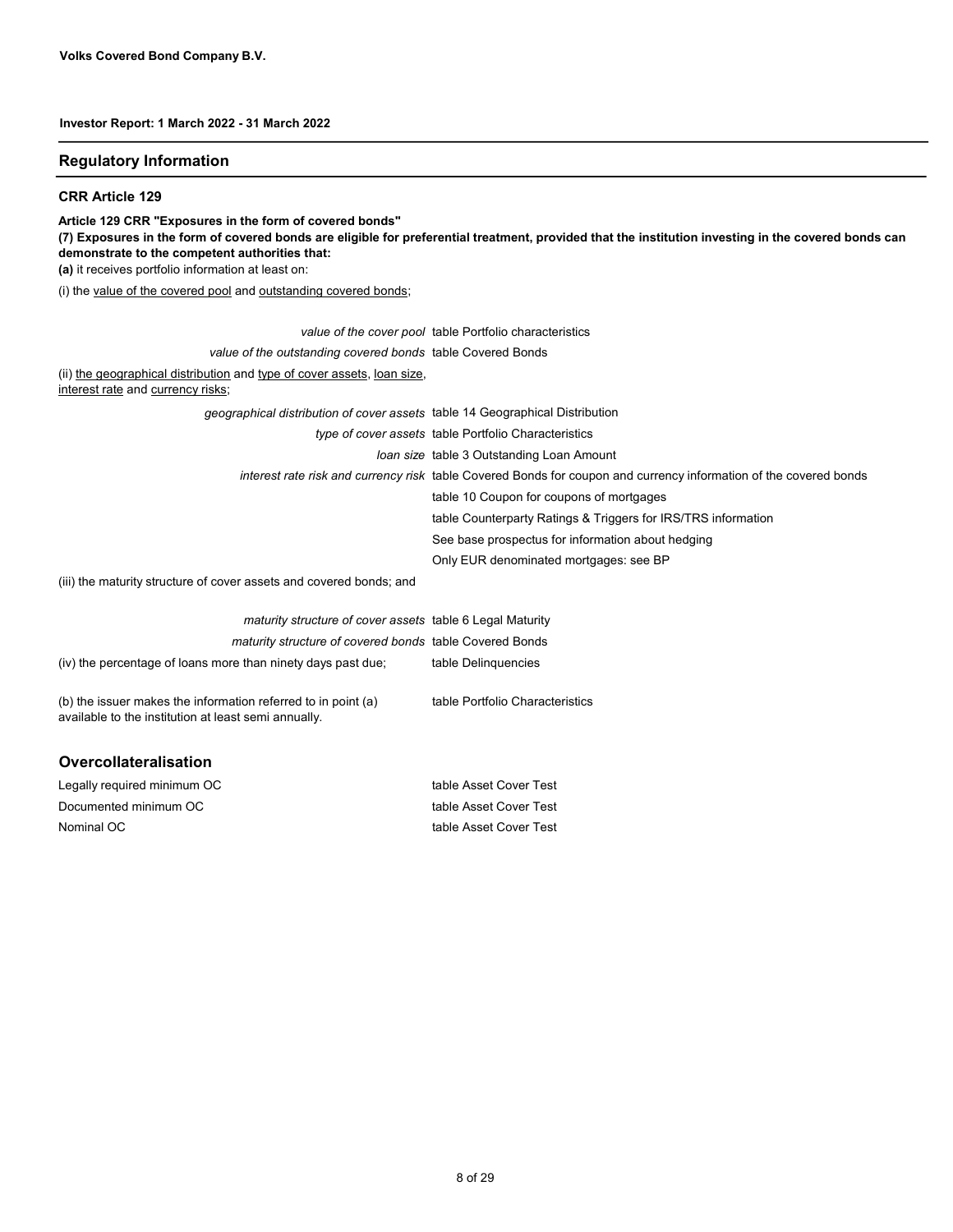| <b>Stratifications</b>                                       |                             |
|--------------------------------------------------------------|-----------------------------|
| <b>Portfolio Characteristics</b>                             |                             |
| Principal amount                                             | 5,397,966,928.18            |
| Value of saving deposits                                     | 143,259,604.52              |
| Net principal balance                                        | 5,254,707,323.66            |
| <b>Construction Deposits</b>                                 | 0.00                        |
| Net principal balance excl. Construction and Saving Deposits | 5,254,707,323.66            |
| Number of loans                                              | 29,819                      |
| Number of loanparts                                          | 57,381                      |
| Average principal balance (borrower)                         | 181,024.41                  |
| Average principal balance (loanpart)                         | 94,072.37                   |
| Weighted average current interest rate                       | 2.25%                       |
| Weighted average maturity (in years)                         | 20.10                       |
| Weighted average remaining time to interest reset (in years) | 7.79                        |
| Weighted average seasoning (in years)                        | 9.51                        |
| Weighted average CLTOMV                                      | 69.78%                      |
| Weighted average CLTIMV                                      | 49.15%                      |
| Maximum current interest rate                                | 9.20%                       |
| Minimum current interest rate                                | 0.26%                       |
| Type of cover assets:                                        | Dutch Residential Mortgages |
| Currency Portfolio:                                          | <b>EUR</b>                  |
| Frequency of publication National Transparancy Template:     | Monthly                     |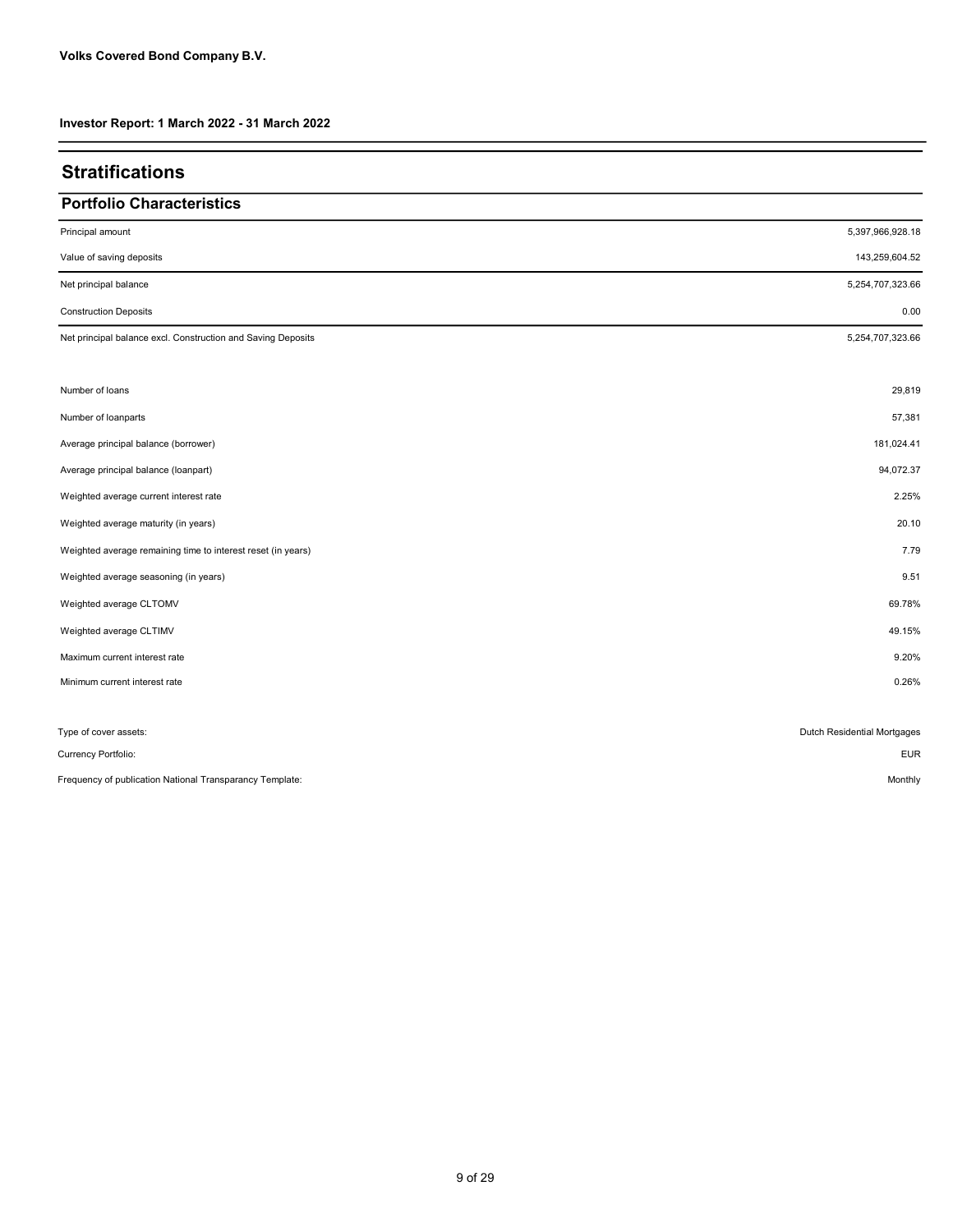## 1. Delinquencies

| From $(>)$ | Until $($ <= $)$ | <b>Arrears Amount</b> | Aggregate<br><b>Outstanding Not.</b><br>Amount | % of Total | Nr of Mortgage<br>Loans | % of Total | Weighted<br>Average<br>Coupon | Weighted<br><b>Maturity</b> | Weighted<br>Average Average CLTIMV |
|------------|------------------|-----------------------|------------------------------------------------|------------|-------------------------|------------|-------------------------------|-----------------------------|------------------------------------|
| Performing |                  | 0.00                  | 5,377,491,147.76                               | 99.62%     | 29,722                  | 99.67%     | 2.25%                         | 20.10                       | 49.11%                             |
| $\leq$     | 29 days          | 527.96                | 791,281.03                                     | 0.01%      | $\overline{2}$          | 0.01%      | 1.93%                         | 26.65                       | 46.35%                             |
| 30 days    | 59 days          | 52,870.29             | 19,684,499.39                                  | 0.36%      | 95                      | 0.32%      | 2.35%                         | 18.51                       | 56.94%                             |
| 60 days    | 89 days          | 0.00                  | 0.00                                           | $0.00\%$   | 0                       | 0.00%      | $0.00\%$                      | 0.00                        | 0.00%                              |
| 90 days    | 119 days         | 0.00                  | 0.00                                           | $0.00\%$   | 0                       | 0.00%      | $0.00\%$                      | 0.00                        | 0.00%                              |
| 120 days   | 149 days         | 0.00                  | 0.00                                           | $0.00\%$   | 0                       | 0.00%      | 0.00%                         | 0.00                        | 0.00%                              |
| 150 days   | 179 days         | 0.00                  | 0.00                                           | $0.00\%$   | 0                       | 0.00%      | 0.00%                         | 0.00                        | 0.00%                              |
| 180 days   | $\geq$           | 0.00                  | 0.00                                           | $0.00\%$   | $\mathbf 0$             | 0.00%      | 0.00%                         | 0.00                        | 0.00%                              |
|            | <b>Total</b>     | 53.398.25             | 5.397.966.928.18                               | 100.00%    | 29.819                  | 100.00%    | 2.25%                         | 20.10                       | 49.15%                             |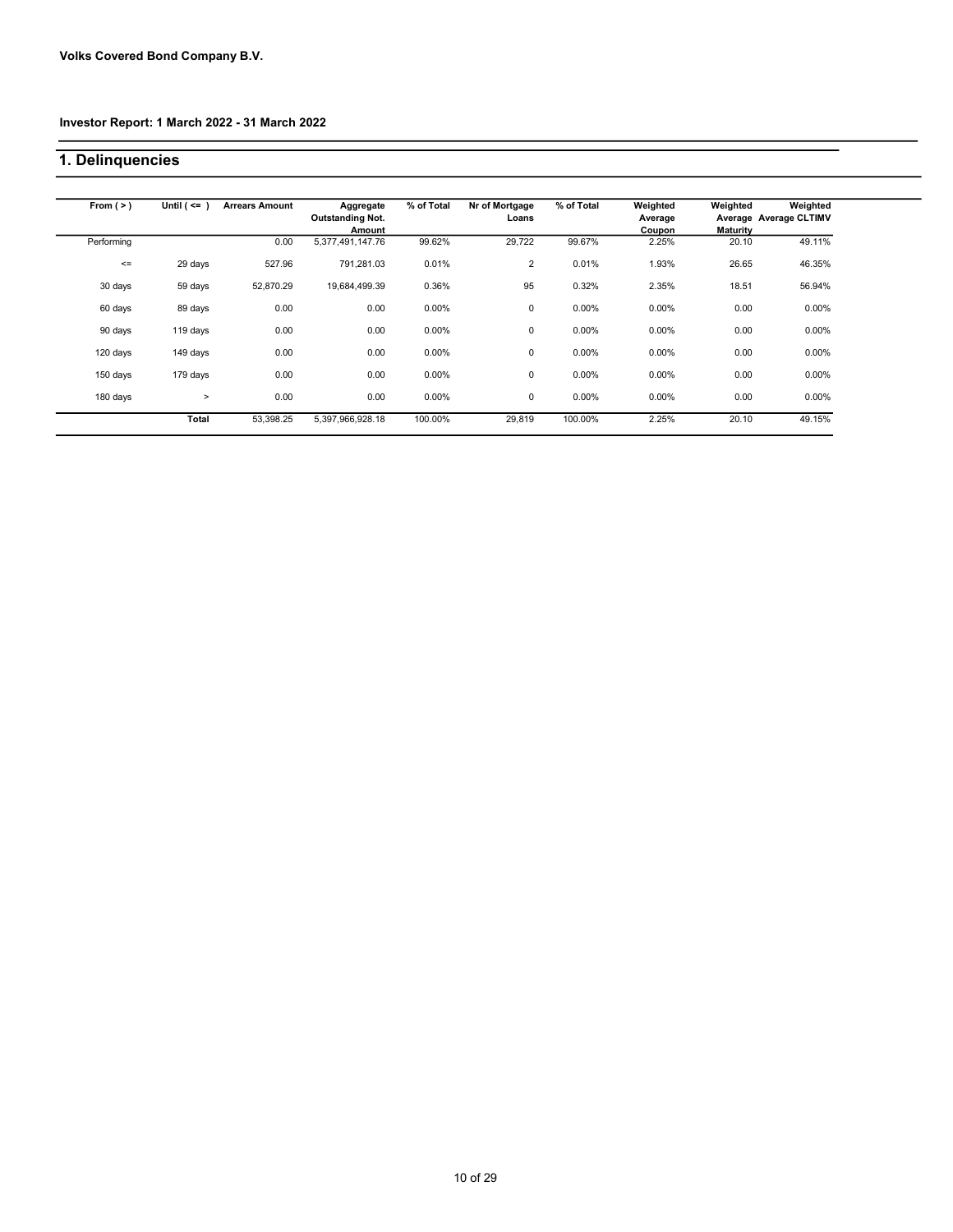## 2. Redemption Type

| <b>Description</b>  |       | <b>Aggregate Outstanding Amount</b> | % of Total | Nr of Loanparts |         | Coupon | % of Total Weighted Average Weighted Average Weighted Average<br><b>Maturity</b> | <b>CLTIMV</b> |
|---------------------|-------|-------------------------------------|------------|-----------------|---------|--------|----------------------------------------------------------------------------------|---------------|
| Annuity             |       | 1,680,927,826.59                    | 30.651%    | 19,724          | 34.374% | 2.003% | 25.34                                                                            | 54.453%       |
| <b>Bank Savings</b> |       | 166.445.686.08                      | 3.834%     | 1,706           | 2.973%  | 2.556% | 15.03                                                                            | 54.875%       |
| Interest Only       |       | 3,089,327,274.22                    | 54.424%    | 30.698          | 53.499% | 2.322% | 18.19                                                                            | 45.539%       |
| Investments         |       | 147.928.416.12                      | 3.304%     | 1,425           | 2.483%  | 2.452% | 13.36                                                                            | 53.97%        |
| Lineair             |       | 137.339.100.04                      | 3.145%     | 1,748           | 3.046%  | 1.924% | 23.91                                                                            | 47.607%       |
| Savings             |       | 175.998.625.13                      | 4.642%     | 2.080           | 3.625%  | 3.104% | 11.08                                                                            | 53.676%       |
|                     | Total | 5,397,966,928.18                    | 100.00%    | 57,381          | 100.00% | 2.249% | 20.10                                                                            | 49.151%       |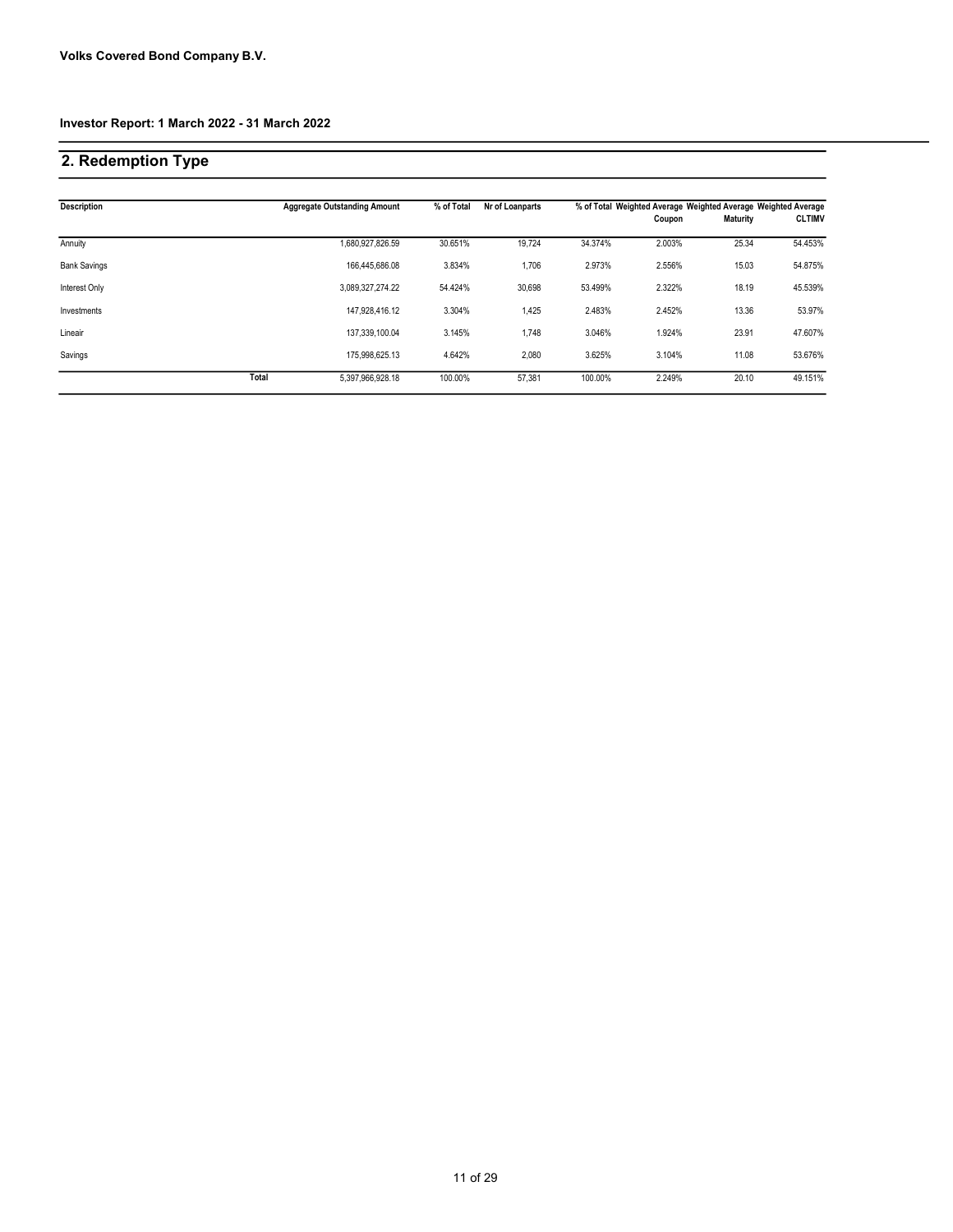#### 3. Outstanding Loan Amount

| From $(>) -$ Until $(<=)$ | <b>Aggregate Outstanding Amount</b> | % of Total | Nr of Loans    |         | Coupon | % of Total Weighted Average Weighted Average Weighted Average<br>Maturity | <b>CLTIMV</b> |
|---------------------------|-------------------------------------|------------|----------------|---------|--------|---------------------------------------------------------------------------|---------------|
| $= 25.000$                | 1,725,780.53                        | 0.032%     | 80             | 0.268%  | 2.446% | 13.98                                                                     | 11.994%       |
| 25,000 - 50,000           | 35,886,388.26                       | 0.665%     | 865            | 2.901%  | 2.296% | 15.98                                                                     | 17.52%        |
| $50,000 - 75,000$         | 124,847,715.86                      | 2.313%     | 1,942          | 6.513%  | 2.345% | 16.81                                                                     | 24.836%       |
| 75,000 - 100,000          | 279,812,521.22                      | 5.184%     | 3,128          | 10.49%  | 2.366% | 17.48                                                                     | 32.541%       |
| 100,000 - 150,000         | 972,661,206.72                      | 18.019%    | 7,691          | 25.792% | 2.321% | 18.67                                                                     | 42.006%       |
| 150,000 - 200,000         | 1,160,833,282.58                    | 21.505%    | 6,657          | 22.325% | 2.255% | 19.91                                                                     | 49.803%       |
| 200,000 - 250,000         | 905,570,492.44                      | 16.776%    | 4,055          | 13.599% | 2.269% | 20.19                                                                     | 53.314%       |
| 250,000 - 300,000         | 632,569,218.02                      | 11.719%    | 2,309          | 7.743%  | 2.239% | 20.93                                                                     | 53.936%       |
| 300,000 - 350,000         | 390,521,462.17                      | 7.235%     | 1,202          | 4.031%  | 2.174% | 21.82                                                                     | 54.472%       |
| 350,000 - 400,000         | 290,390,035.23                      | 5.38%      | 776            | 2.602%  | 2.229% | 21.20                                                                     | 54.326%       |
| 400,000 - 450,000         | 156,767,080.31                      | 2.904%     | 370            | 1.241%  | 2.136% | 22.33                                                                     | 56.135%       |
| 450,000 - 500,000         | 110,509,288.82                      | 2.047%     | 233            | 0.781%  | 2.118% | 22.21                                                                     | 56.211%       |
| 500,000 - 550,000         | 73,922,159.93                       | 1.369%     | 141            | 0.473%  | 2.136% | 22.56                                                                     | 58.87%        |
| 550,000 - 600,000         | 65,727,644.10                       | 1.218%     | 114            | 0.382%  | 2.009% | 22.66                                                                     | 56.952%       |
| 600,000 - 650,000         | 47,139,227.42                       | 0.873%     | 75             | 0.252%  | 2.038% | 23.77                                                                     | 60.24%        |
| 650,000 - 700,000         | 37, 168, 335.89                     | 0.689%     | 55             | 0.184%  | 1.994% | 22.29                                                                     | 57.441%       |
| 700,000 - 750,000         | 24,707,174.24                       | 0.458%     | 34             | 0.114%  | 1.963% | 23.05                                                                     | 56.685%       |
| 750,000 - 800,000         | 16,417,428.12                       | 0.304%     | 21             | 0.07%   | 2.171% | 18.49                                                                     | 57.296%       |
| 800,000 - 850,000         | 11,648,706.48                       | 0.216%     | 14             | 0.047%  | 1.879% | 20.35                                                                     | 50.751%       |
| 850,000 - 900,000         | 11,471,250.35                       | 0.213%     | 13             | 0.044%  | 2.096% | 21.64                                                                     | 62.043%       |
| 900,000 - 950,000         | 6,459,929.45                        | 0.12%      | $\overline{7}$ | 0.023%  | 2.074% | 18.89                                                                     | 55.828%       |
| 950,000 - 1,000,000       | 9,862,172.32                        | 0.183%     | 10             | 0.034%  | 2.096% | 21.10                                                                     | 49.079%       |
| > 1.000.000               | 31,348,427.72                       | 0.581%     | 27             | 0.091%  | 1.968% | 21.90                                                                     | 56.636%       |
| Unknown                   |                                     |            |                |         |        |                                                                           |               |
|                           | <b>Total</b><br>5,397,966,928.18    | 100.00%    | 29,819         | 100.00% | 2.249% | 20.10                                                                     | 49.151%       |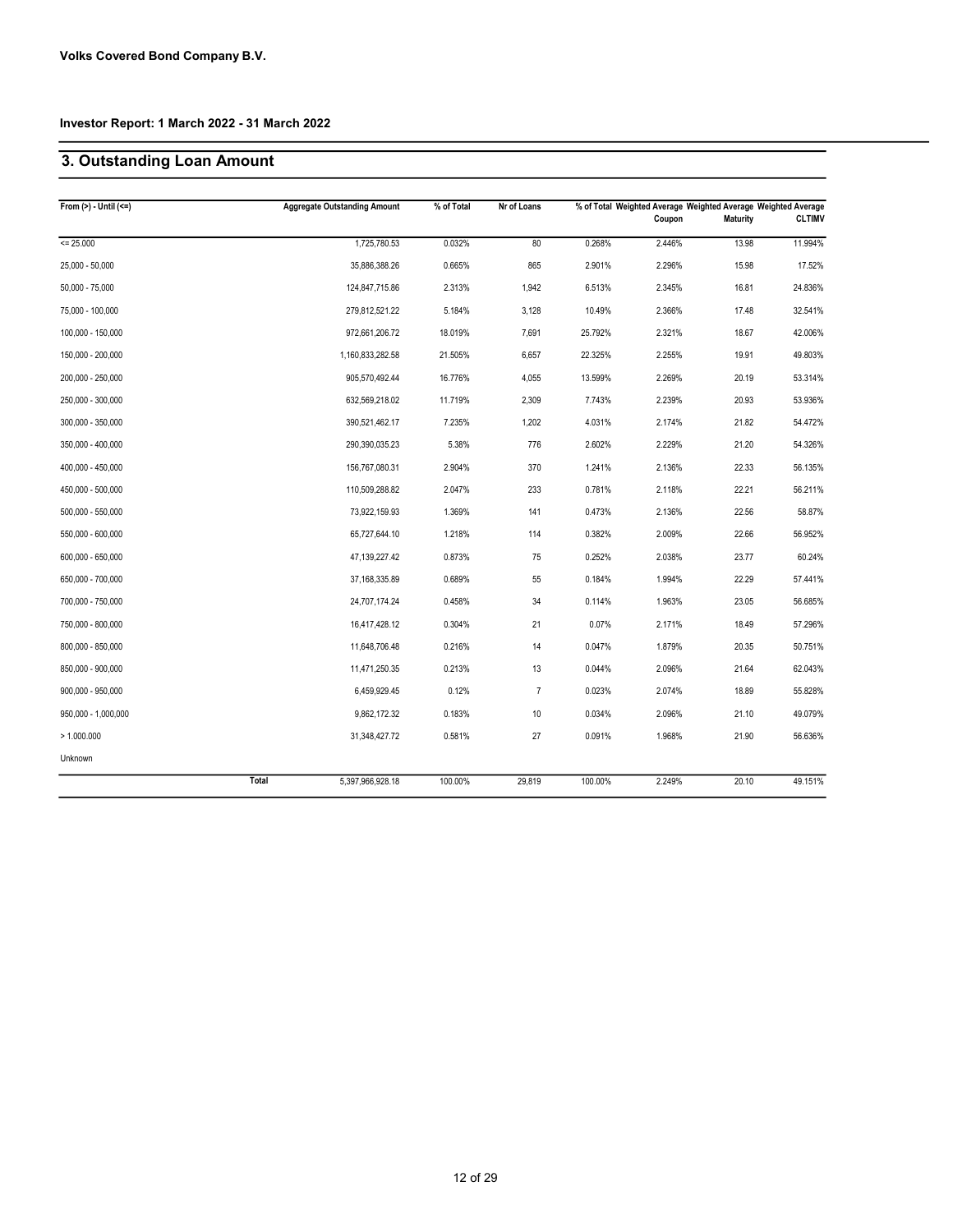### 4. Origination Year

| From $(>) -$ Until $(<=)$ | <b>Aggregate Outstanding Amount</b> | % of Total | Nr of Loanparts |         | Coupon | % of Total Weighted Average Weighted Average Weighted Average<br>Maturity | <b>CLTIMV</b> |
|---------------------------|-------------------------------------|------------|-----------------|---------|--------|---------------------------------------------------------------------------|---------------|
| $= 1999$                  | 31,673,975.37                       | 0.587%     | 443             | 0.772%  | 2.388% | 11.70                                                                     | 30.992%       |
| 1999 - 2000               | 76,798,955.02                       | 1.423%     | 946             | 1.649%  | 2.389% | 13.01                                                                     | 34.129%       |
| 2000 - 2001               | 48,054,363.92                       | 0.89%      | 556             | 0.969%  | 2.269% | 13.59                                                                     | 38.245%       |
| 2001 - 2002               | 90,388,835.74                       | 1.674%     | 952             | 1.659%  | 2.503% | 13.38                                                                     | 41.742%       |
| 2002 - 2003               | 188,865,491.63                      | 3.499%     | 1,972           | 3.437%  | 2.48%  | 12.12                                                                     | 42.424%       |
| 2003 - 2004               | 223,714,808.11                      | 4.144%     | 2,464           | 4.294%  | 2.358% | 12.11                                                                     | 44.264%       |
| 2004 - 2005               | 321,000,818.42                      | 5.947%     | 3,451           | 6.014%  | 2.411% | 12.97                                                                     | 47.742%       |
| 2005 - 2006               | 404,950,296.59                      | 7.502%     | 3,874           | 6.751%  | 2.423% | 14.05                                                                     | 46.95%        |
| 2006 - 2007               | 358,694,426.86                      | 6.645%     | 3,209           | 5.592%  | 2.671% | 14.95                                                                     | 46.657%       |
| 2007 - 2008               | 272,810,052.08                      | 5.054%     | 2,562           | 4.465%  | 2.668% | 15.80                                                                     | 50.706%       |
| 2008 - 2009               | 307,802,007.93                      | 5.702%     | 2,907           | 5.066%  | 2.377% | 16.76                                                                     | 47.317%       |
| 2009 - 2010               | 183, 367, 767. 17                   | 3.397%     | 1,893           | 3.299%  | 2.249% | 17.26                                                                     | 49.484%       |
| 2010 - 2011               | 91,610,038.09                       | 1.697%     | 992             | 1.729%  | 2.218% | 17.83                                                                     | 48.754%       |
| 2011 - 2012               | 36,890,555.05                       | 0.683%     | 453             | 0.789%  | 2.867% | 17.23                                                                     | 47.895%       |
| 2012 - 2013               | 47,418,810.13                       | 0.878%     | 565             | 0.985%  | 2.803% | 16.77                                                                     | 44.435%       |
| 2013 - 2014               | 82,540,411.83                       | 1.529%     | 1,043           | 1.818%  | 3.052% | 20.95                                                                     | 38.163%       |
| 2014 - 2015               | 193,699,878.15                      | 3.588%     | 2,289           | 3.989%  | 2.608% | 22.61                                                                     | 41.445%       |
| 2015 - 2016               | 291,004,170.63                      | 5.391%     | 3,428           | 5.974%  | 2.289% | 23.66                                                                     | 42.859%       |
| 2016 >                    | 2,146,681,265.46                    | 39.768%    | 23,382          | 40.749% | 1.909% | 26.25                                                                     | 54.808%       |
| Unknown                   |                                     |            |                 |         |        |                                                                           |               |
|                           | Total<br>5,397,966,928.18           | 100.00%    | 57,381          | 100.00% | 2.249% | 20.10                                                                     | 49.151%       |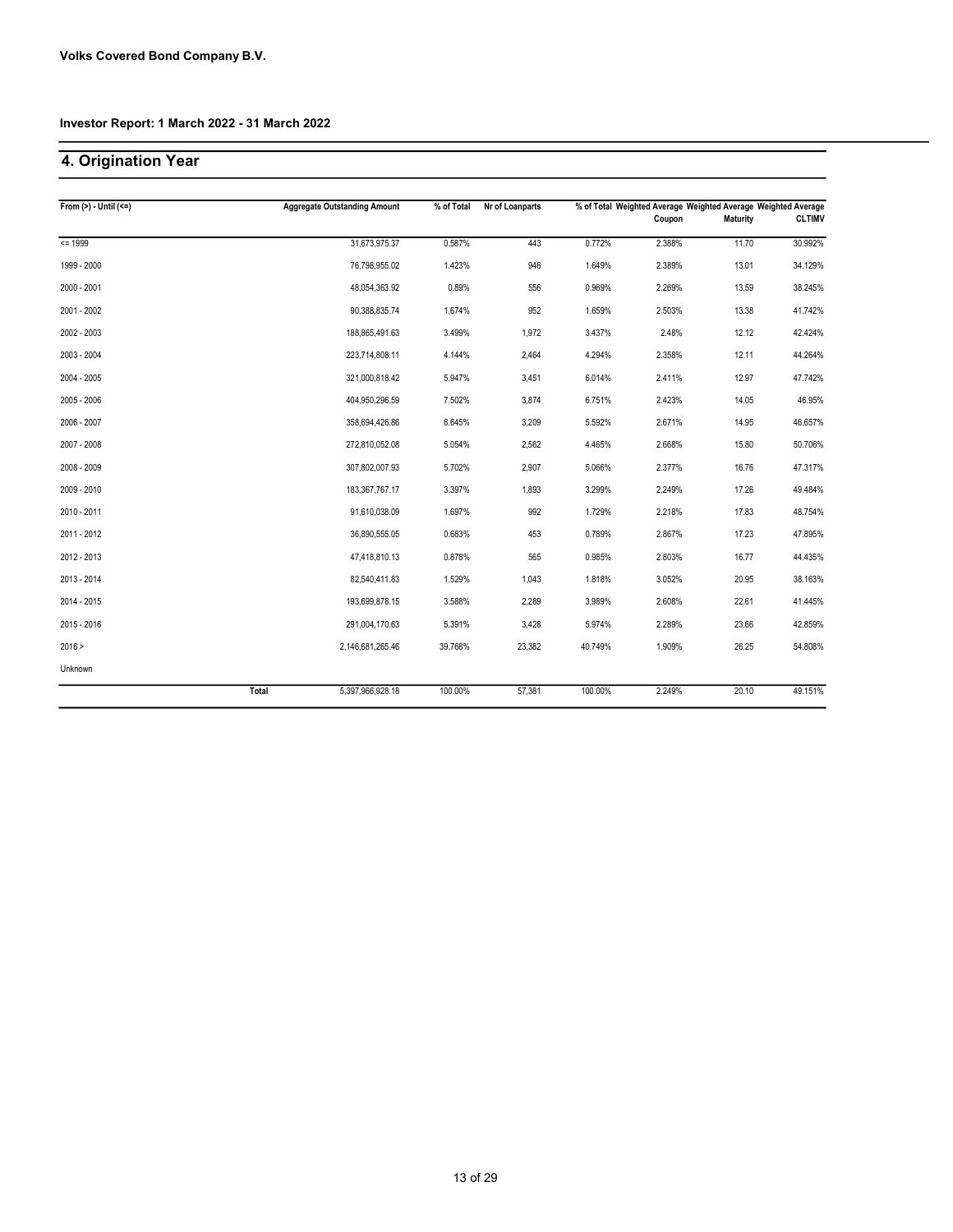## 5. Seasoning

| From $(>)$ - Until $(<=)$ | <b>Aggregate Outstanding Amount</b> | % of Total | Nr of Loanparts |         | % of Total Weighted Average Weighted Average Weighted Average<br><b>CLTIMV</b><br>Coupon<br><b>Maturity</b> |       |         |  |
|---------------------------|-------------------------------------|------------|-----------------|---------|-------------------------------------------------------------------------------------------------------------|-------|---------|--|
| 1 Year                    | 208,883,480.32                      | 3.87%      | 2,265           | 3.947%  | 1.512%                                                                                                      | 28.59 | 66.197% |  |
| 1 Year - 2 Years          | 346,629,459.78                      | 6.421%     | 3,603           | 6.279%  | 1.647%                                                                                                      | 27.71 | 63.269% |  |
| 2 Years - 3 Years         | 446,569,891.98                      | 8.273%     | 4,704           | 8.198%  | 1.869%                                                                                                      | 26.62 | 57.902% |  |
| 3 Years - 4 Years         | 538, 198, 357. 99                   | 9.97%      | 5,825           | 10.151% | 2.112%                                                                                                      | 25.70 | 52.541% |  |
| 4 Years - 5 Years         | 489,035,199.69                      | 9.06%      | 5,640           | 9.829%  | 2.058%                                                                                                      | 24.95 | 46.234% |  |
| 5 Years - 6 Years         | 350,560,729.63                      | 6.494%     | 4,105           | 7.154%  | 2.149%                                                                                                      | 23.95 | 43.047% |  |
| 6 Years - 7 Years         | 226,832,887.58                      | 4.202%     | 2,655           | 4.627%  | 2.551%                                                                                                      | 22.84 | 42.374% |  |
| 7 Years - 8 Years         | 94,411,540.90                       | 1.749%     | 1,164           | 2.029%  | 3.03%                                                                                                       | 21.32 | 38.351% |  |
| 8 Years - 9 Years         | 46,055,809.85                       | 0.853%     | 581             | 1.013%  | 2.952%                                                                                                      | 18.26 | 42.026% |  |
| 9 Years - 10 Years        | 39,362,894.13                       | 0.729%     | 494             | 0.861%  | 2.805%                                                                                                      | 16.35 | 46.809% |  |
| 10 Years - 11 Years       | 73,867,350.51                       | 1.368%     | 809             | 1.41%   | 2.28%                                                                                                       | 17.77 | 48.471% |  |
| 11 Years - 12 Years       | 161,947,270.78                      | 3.00%      | 1,721           | 2.999%  | 2.238%                                                                                                      | 17.43 | 50.184% |  |
| 12 Years - 13 Years       | 318,531,246.84                      | 5.901%     | 3,001           | 5.23%   | 2.339%                                                                                                      | 16.87 | 47.487% |  |
| 13 Years - 14 Years       | 265,668,204.17                      | 4.922%     | 2,493           | 4.345%  | 2.656%                                                                                                      | 15.95 | 49.951% |  |
| 14 Years - 15 Years       | 327,805,280.55                      | 6.073%     | 2,962           | 5.162%  | 2.718%                                                                                                      | 15.07 | 47.338% |  |
| 15 Years - 16 Years       | 403,218,830.26                      | 7.47%      | 3,768           | 6.567%  | 2.422%                                                                                                      | 14.26 | 46.639% |  |
| 16 Years - 17 Years       | 339,582,564.92                      | 6.291%     | 3,577           | 6.234%  | 2.431%                                                                                                      | 13.18 | 48.069% |  |
| 17 Years - 18 Years       | 249,756,782.81                      | 4.627%     | 2,763           | 4.815%  | 2.343%                                                                                                      | 12.29 | 44.987% |  |
| 18 Years - 19 Years       | 187,634,984.48                      | 3.476%     | 1,996           | 3.479%  | 2.491%                                                                                                      | 11.97 | 42.647% |  |
| 19 Years - 20 Years       | 113,189,041.96                      | 2.097%     | 1,147           | 1.999%  | 2.453%                                                                                                      | 13.31 | 41.792% |  |
| 20 Years - 21 Years       | 50,843,673.36                       | 0.942%     | 617             | 1.075%  | 2.365%                                                                                                      | 11.81 | 39.156% |  |
| 21 Years - 22 Years       | 67,804,955.18                       | 1.256%     | 793             | 1.382%  | 2.353%                                                                                                      | 14.20 | 35.395% |  |
| 22 Years - 23 Years       | 47,088,590.91                       | 0.872%     | 626             | 1.091%  | 2.406%                                                                                                      | 12.20 | 31.388% |  |
| 23 Years - 24 Years       | 4,487,899.60                        | 0.083%     | 72              | 0.125%  | 2.616%                                                                                                      | 10.20 | 27.99%  |  |
| 24 Years - 25 Years       |                                     |            |                 |         |                                                                                                             |       |         |  |
| 25 Years - 26 Years       |                                     |            |                 |         |                                                                                                             |       |         |  |
| 26 Years - 27 Years       |                                     |            |                 |         |                                                                                                             |       |         |  |
| 27 Years - 28 Years       |                                     |            |                 |         |                                                                                                             |       |         |  |
| 28 Years - 29 Years       |                                     |            |                 |         |                                                                                                             |       |         |  |
| 29 Years - 30 Years       |                                     |            |                 |         |                                                                                                             |       |         |  |
| 30 Years >                |                                     |            |                 |         |                                                                                                             |       |         |  |
| Unknown                   |                                     |            |                 |         |                                                                                                             |       |         |  |
|                           | Total<br>5,397,966,928.18           | 100.00%    | 57,381          | 100.00% | 2.249%                                                                                                      | 20.10 | 49.151% |  |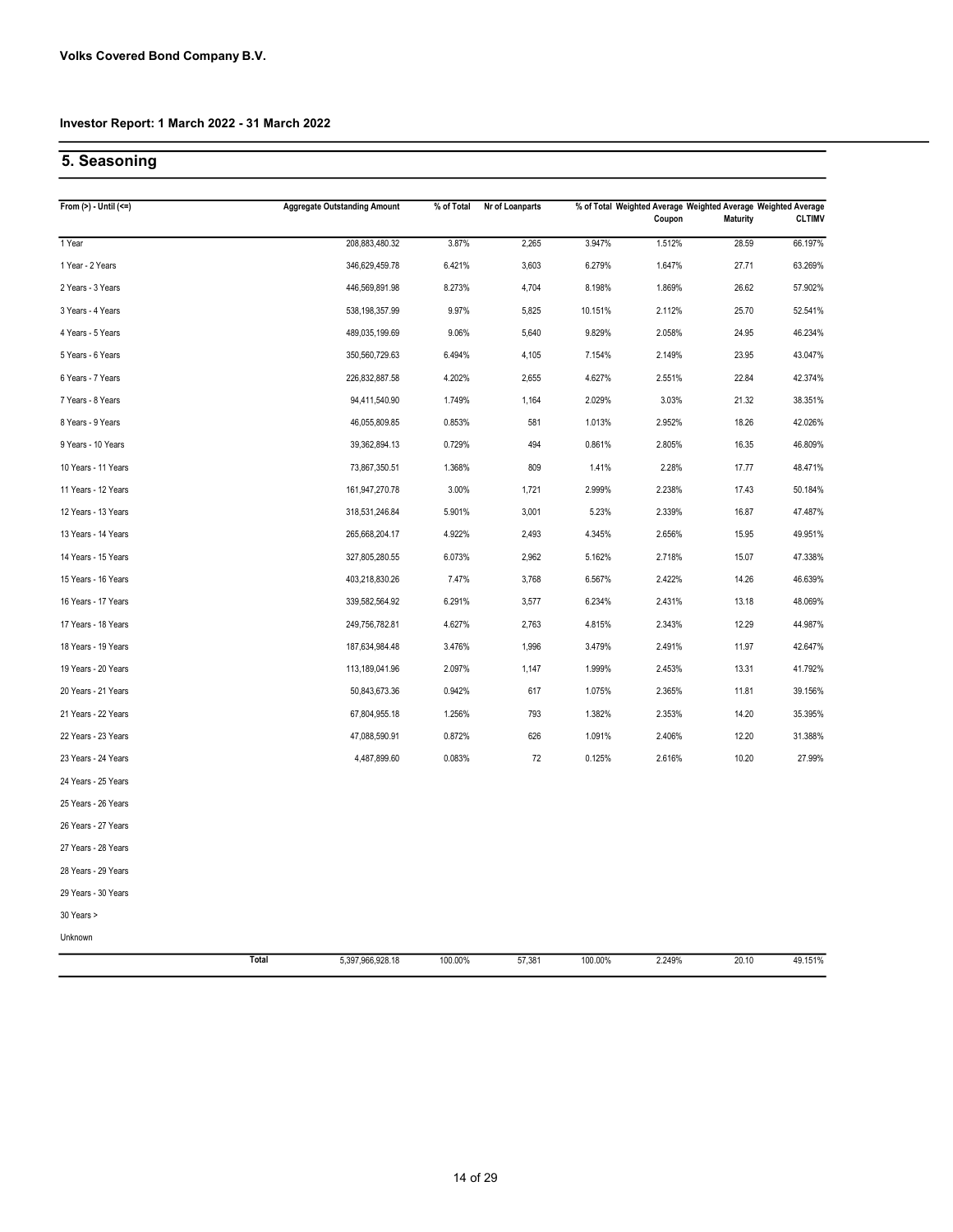## 6. Legal Maturity

| From $(>)$ - Until $(<=)$ |              | <b>Aggregate Outstanding Amount</b> | % of Total | Nr of Loanparts |         | % of Total Weighted Average Weighted Average Weighted Average |          |               |
|---------------------------|--------------|-------------------------------------|------------|-----------------|---------|---------------------------------------------------------------|----------|---------------|
|                           |              |                                     |            |                 |         | Coupon                                                        | Maturity | <b>CLTIMV</b> |
| 2012                      |              |                                     |            |                 |         |                                                               |          |               |
| 2012 - 2015               |              |                                     |            |                 |         |                                                               |          |               |
| 2015 - 2020               |              |                                     |            |                 |         |                                                               |          |               |
| 2020 - 2025               |              | 25,697,495.14                       | 0.476%     | 534             | 0.931%  | 2.604%                                                        | 2.32     | 44.092%       |
| 2025 - 2030               |              | 179,427,576.97                      | 3.324%     | 2,564           | 4.468%  | 2.502%                                                        | 7.21     | 40.24%        |
| 2030 - 2035               |              | 892,250,414.64                      | 16.529%    | 9,854           | 17.173% | 2.432%                                                        | 11.84    | 45.15%        |
| 2035 - 2040               |              | 1,521,692,469.11                    | 28.19%     | 14,350          | 25.008% | 2.479%                                                        | 15.88    | 47.606%       |
| 2040 - 2045               |              | 466,882,521.82                      | 8.649%     | 5,204           | 9.069%  | 2.469%                                                        | 21.84    | 44.709%       |
| 2045 - 2050               |              | 2,011,347,969.06                    | 37.261%    | 21,821          | 38.028% | 2.016%                                                        | 26.20    | 51.792%       |
| 2050 - 2055               |              | 285,725,493.75                      | 5.293%     | 2,922           | 5.092%  | 1.537%                                                        | 29.24    | 64.91%        |
| 2055 - 2060               |              |                                     |            |                 |         |                                                               |          |               |
| 2060 - 2065               |              |                                     |            |                 |         |                                                               |          |               |
| 2065 - 2070               |              | 74,000.00                           | 0.001%     | $\mathbf{1}$    | 0.002%  | 2.91%                                                         | 47.50    | 59.427%       |
| 2070 - 2075               |              |                                     |            |                 |         |                                                               |          |               |
| 2075 - 2080               |              |                                     |            |                 |         |                                                               |          |               |
| 2080 - 2085               |              |                                     |            |                 |         |                                                               |          |               |
| 2085 - 2090               |              |                                     |            |                 |         |                                                               |          |               |
| 2090 - 2095               |              |                                     |            |                 |         |                                                               |          |               |
| 2095 - 2100               |              | 14,868,987.69                       | 0.275%     | 131             | 0.228%  | 2.303%                                                        | 76.75    | 43.067%       |
| 2100 >                    |              |                                     |            |                 |         |                                                               |          |               |
| Unknown                   |              |                                     |            |                 |         |                                                               |          |               |
|                           | <b>Total</b> | 5,397,966,928.18                    | 100.00%    | 57,381          | 100.00% | 2.249%                                                        | 20.10    | 49.151%       |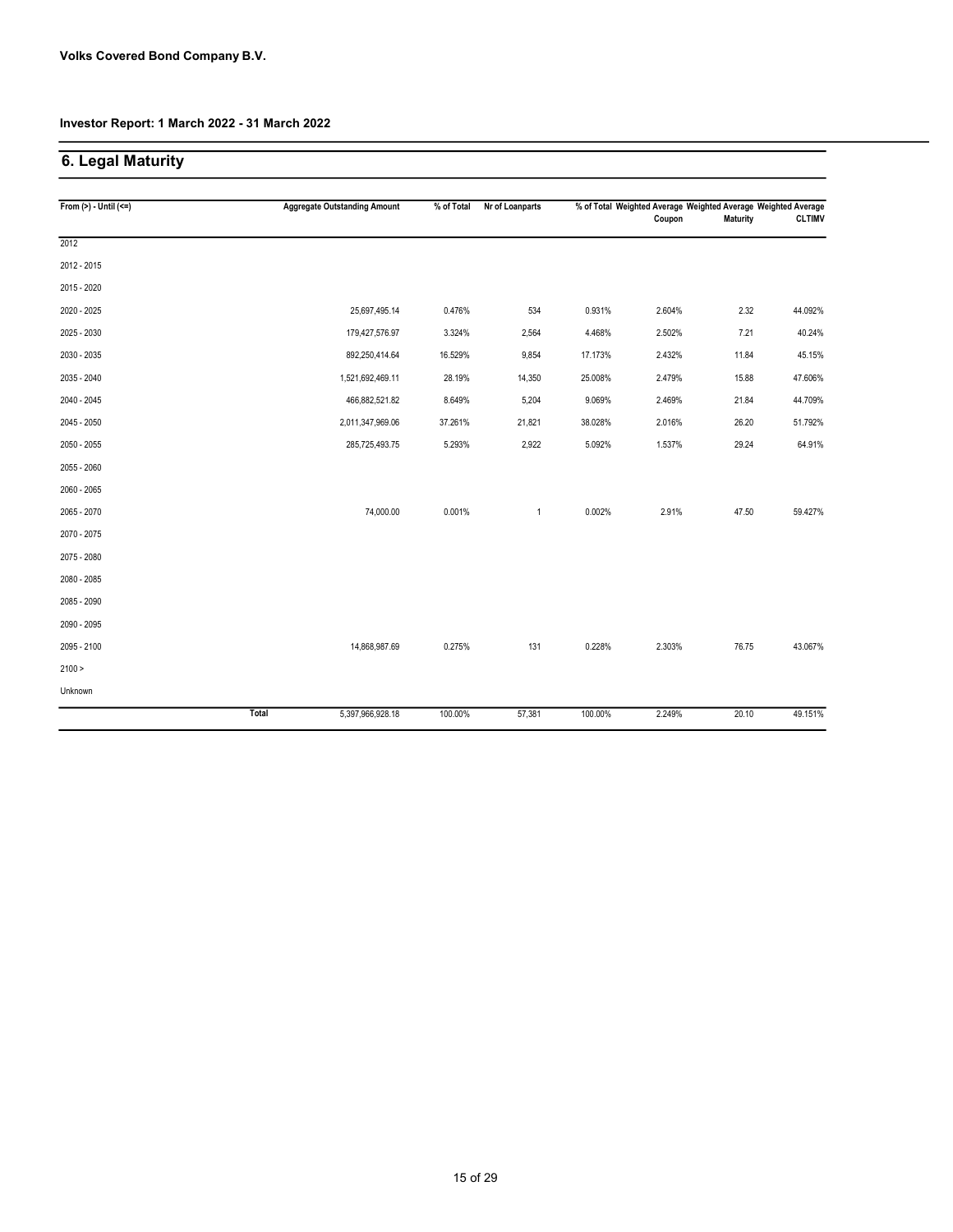## 7. Remaining Tenor

| From $(>=) -$ Until $($ | <b>Aggregate Outstanding Amount</b> | % of Total | Nr of Loanparts |         | % of Total Weighted Average Weighted Average Weighted Average<br>Coupon |       | <b>CLTIMV</b> |
|-------------------------|-------------------------------------|------------|-----------------|---------|-------------------------------------------------------------------------|-------|---------------|
| < 0 Year                |                                     |            |                 |         |                                                                         |       |               |
| 0 Year - 1 Year         | 2,396,720.40                        | 0.044%     | 64              | 0.112%  | 2.20%                                                                   | 0.40  | 44.325%       |
| 1 Year - 2 Years        | 4,739,586.17                        | 0.088%     | 113             | 0.197%  | 2.852%                                                                  | 1.17  | 47.40%        |
| 2 Years - 3 Years       | 6,998,966.60                        | 0.13%      | 141             | 0.246%  | 2.646%                                                                  | 2.28  | 42.918%       |
| 3 Years - 4 Years       | 11,562,221.97                       | 0.214%     | 216             | 0.376%  | 2.56%                                                                   | 3.22  | 43.398%       |
| 4 Years - 5 Years       | 13,057,663.98                       | 0.242%     | 233             | 0.406%  | 2.791%                                                                  | 4.24  | 42.857%       |
| 5 Years - 6 Years       | 16,301,112.79                       | 0.302%     | 269             | 0.469%  | 2.68%                                                                   | 5.20  | 45.70%        |
| 6 Years - 7 Years       | 19,587,359.98                       | 0.363%     | 305             | 0.532%  | 2.756%                                                                  | 6.24  | 44.993%       |
| 7 Years - 8 Years       | 42,532,310.38                       | 0.788%     | 640             | 1.115%  | 2.441%                                                                  | 7.27  | 39.768%       |
| 8 Years - 9 Years       | 87,949,129.84                       | 1.629%     | 1,117           | 1.947%  | 2.399%                                                                  | 8.20  | 38.01%        |
| 9 Years - 10 Years      | 84,746,439.17                       | 1.57%      | 1,085           | 1.891%  | 2.378%                                                                  | 9.22  | 42.311%       |
| 10 Years - 11 Years     | 99,643,643.98                       | 1.846%     | 1,126           | 1.962%  | 2.554%                                                                  | 10.24 | 44.269%       |
| 11 Years - 12 Years     | 194,569,326.93                      | 3.604%     | 2,038           | 3.552%  | 2.498%                                                                  | 11.22 | 43.556%       |
| 12 Years - 13 Years     | 214,292,395.52                      | 3.97%      | 2,381           | 4.149%  | 2.40%                                                                   | 12.24 | 44.60%        |
| 13 Years - 14 Years     | 298,998,609.04                      | 5.539%     | 3,224           | 5.619%  | 2.386%                                                                  | 13.23 | 47.681%       |
| 14 Years - 15 Years     | 411,298,639.88                      | 7.62%      | 3,952           | 6.887%  | 2.437%                                                                  | 14.21 | 46.89%        |
| 15 Years - 16 Years     | 363,076,092.45                      | 6.726%     | 3,272           | 5.702%  | 2.607%                                                                  | 15.21 | 46.494%       |
| 16 Years - 17 Years     | 266,215,418.87                      | 4.932%     | 2,492           | 4.343%  | 2.614%                                                                  | 16.24 | 50.512%       |
| 17 Years - 18 Years     | 287,848,005.23                      | 5.333%     | 2,707           | 4.718%  | 2.399%                                                                  | 17.27 | 46.566%       |
| 18 Years - 19 Years     | 193,254,312.68                      | 3.58%      | 1,927           | 3.358%  | 2.262%                                                                  | 18.15 | 48.764%       |
| 19 Years - 20 Years     | 90,921,775.90                       | 1.684%     | 985             | 1.717%  | 2.194%                                                                  | 19.13 | 48.36%        |
| 20 Years - 21 Years     | 36,045,040.37                       | 0.668%     | 415             | 0.723%  | 2.482%                                                                  | 20.12 | 46.277%       |
| 21 Years - 22 Years     | 40,611,671.76                       | 0.752%     | 466             | 0.812%  | 2.449%                                                                  | 21.26 | 44.693%       |
| 22 Years - 23 Years     | 94, 957, 438. 65                    | 1.759%     | 1,063           | 1.853%  | 2.681%                                                                  | 22.27 | 43.597%       |
| 23 Years - 24 Years     | 204,346,595.14                      | 3.786%     | 2,275           | 3.965%  | 2.495%                                                                  | 23.27 | 43.328%       |
| 24 Years - 25 Years     | 290,979,205.60                      | 5.391%     | 3,344           | 5.828%  | 2.29%                                                                   | 24.22 | 44.701%       |
| 25 Years - 26 Years     | 455,824,069.65                      | 8.444%     | 5,163           | 8.998%  | 2.034%                                                                  | 25.21 | 45.991%       |
| 26 Years - 27 Years     | 517, 186, 594. 13                   | 9.581%     | 5,556           | 9.683%  | 2.058%                                                                  | 26.17 | 50.631%       |
| 27 Years - 28 Years     | 413,571,813.92                      | 7.662%     | 4,303           | 7.499%  | 2.021%                                                                  | 27.17 | 57.011%       |
| 28 Years - 29 Years     | 333,786,285.76                      | 6.184%     | 3,455           | 6.021%  | 1.682%                                                                  | 28.14 | 61.228%       |
| 29 Years - 30 Years     | 251,419,582.55                      | 4.658%     | 2,474           | 4.312%  | 1.529%                                                                  | 29.16 | 65.56%        |
| 30 Years >=             | 49,248,898.89                       | 0.912%     | 580             | 1.011%  | 1.809%                                                                  | 44.02 | 54.988%       |
| Unknown                 |                                     |            |                 |         |                                                                         |       |               |
|                         | Total<br>5,397,966,928.18           | 100.00%    | 57,381          | 100.00% | 2.249%                                                                  | 20.10 | 49.151%       |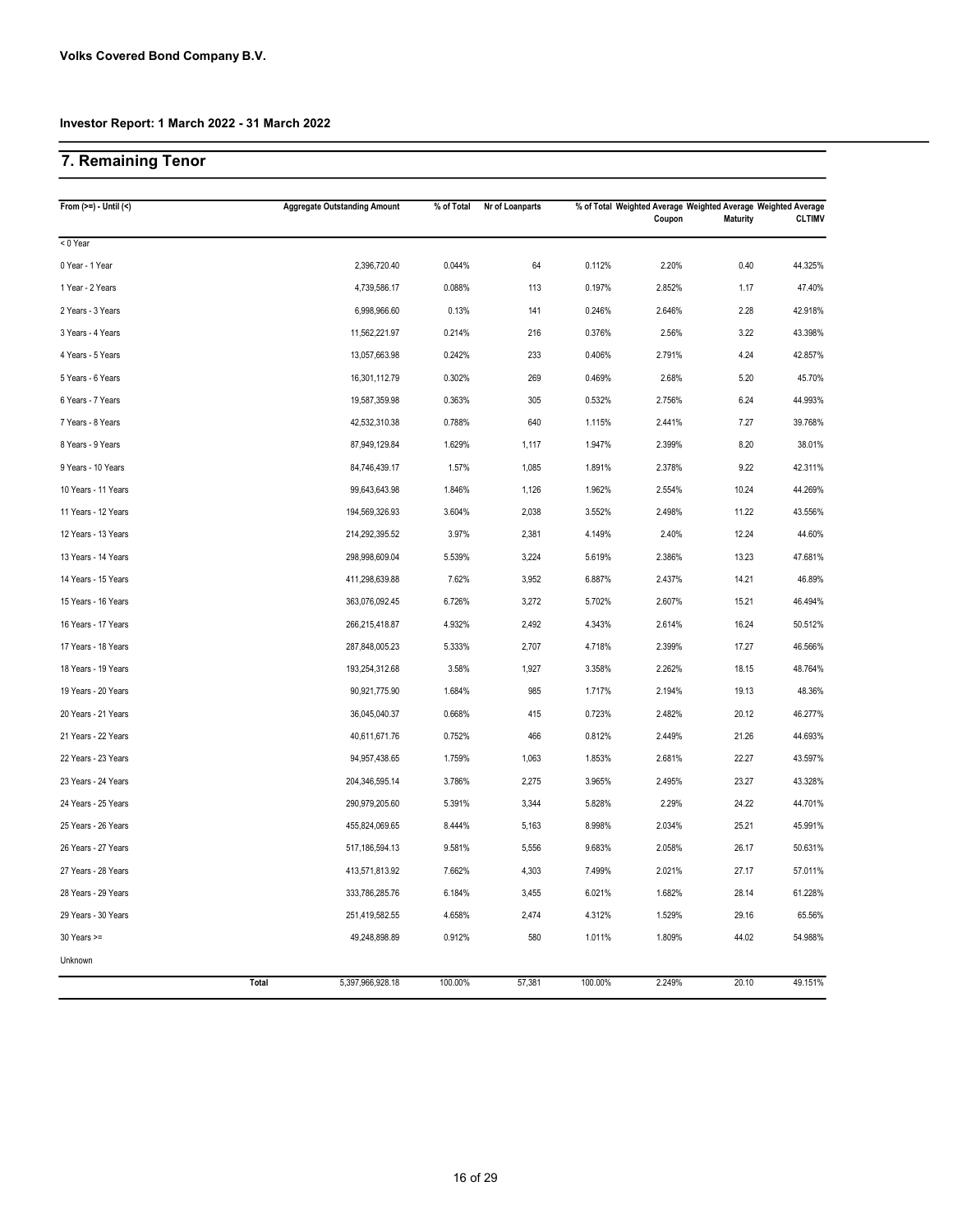## 8. Current Loan To Original Market Value

| From $(>) -$ Until $(<=)$ |       | <b>Aggregate Outstanding Amount</b> | % of Total | Nr of Loanparts |         |        | % of Total Weighted Average Weighted Average Weighted Average |               |
|---------------------------|-------|-------------------------------------|------------|-----------------|---------|--------|---------------------------------------------------------------|---------------|
|                           |       |                                     |            |                 |         | Coupon | Maturity                                                      | <b>CLTIMV</b> |
| <b>NHG</b>                |       | 1,199,013,523.24                    | 22.212%    | 14,646          | 25.524% | 2.125% | 21.92                                                         | 53.701%       |
| $= 10%$                   |       | 205,818.41                          | 0.004%     | 12              | 0.021%  | 2.372% | 18.24                                                         | 4.984%        |
| 10% - 20%                 |       | 21,501,664.55                       | 0.398%     | 460             | 0.802%  | 2.366% | 15.77                                                         | 14.24%        |
| 20% - 30%                 |       | 132,837,205.00                      | 2.461%     | 2,130           | 3.712%  | 2.291% | 16.34                                                         | 19.613%       |
| $30\% - 40\%$             |       | 263,667,404.49                      | 4.885%     | 3,427           | 5.972%  | 2.243% | 18.34                                                         | 26.17%        |
| 40% - 50%                 |       | 502,130,087.68                      | 9.302%     | 5,685           | 9.907%  | 2.165% | 19.66                                                         | 33.827%       |
| 50% - 60%                 |       | 732,013,570.26                      | 13.561%    | 7,513           | 13.093% | 2.198% | 19.14                                                         | 40.495%       |
| 60% - 70%                 |       | 911,704,131.97                      | 16.89%     | 8,224           | 14.332% | 2.278% | 18.98                                                         | 46.704%       |
| 70% - 80%                 |       | 566,911,767.62                      | 10.502%    | 5,524           | 9.627%  | 2.207% | 21.18                                                         | 56.526%       |
| 80% - 90%                 |       | 516,249,016.67                      | 9.564%     | 4,751           | 8.28%   | 2.352% | 20.80                                                         | 62.252%       |
| 90% - 100%                |       | 384,746,401.21                      | 7.128%     | 3,460           | 6.03%   | 2.397% | 22.19                                                         | 68.988%       |
| 100% - 110%               |       | 158,602,514.39                      | 2.938%     | 1,460           | 2.544%  | 2.889% | 14.33                                                         | 66.93%        |
| 110% - 120%               |       | 8,383,822.69                        | 0.155%     | 89              | 0.155%  | 2.894% | 13.75                                                         | 67.651%       |
| 120% - 130%               |       |                                     |            |                 |         |        |                                                               |               |
| 130% - 140%               |       |                                     |            |                 |         |        |                                                               |               |
| 140% - 150%               |       |                                     |            |                 |         |        |                                                               |               |
| $150\% >$                 |       |                                     |            |                 |         |        |                                                               |               |
| Unknown                   |       |                                     |            |                 |         |        |                                                               |               |
|                           | Total | 5,397,966,928.18                    | 100.00%    | 57,381          | 100.00% | 2.249% | 20.10                                                         | 49.151%       |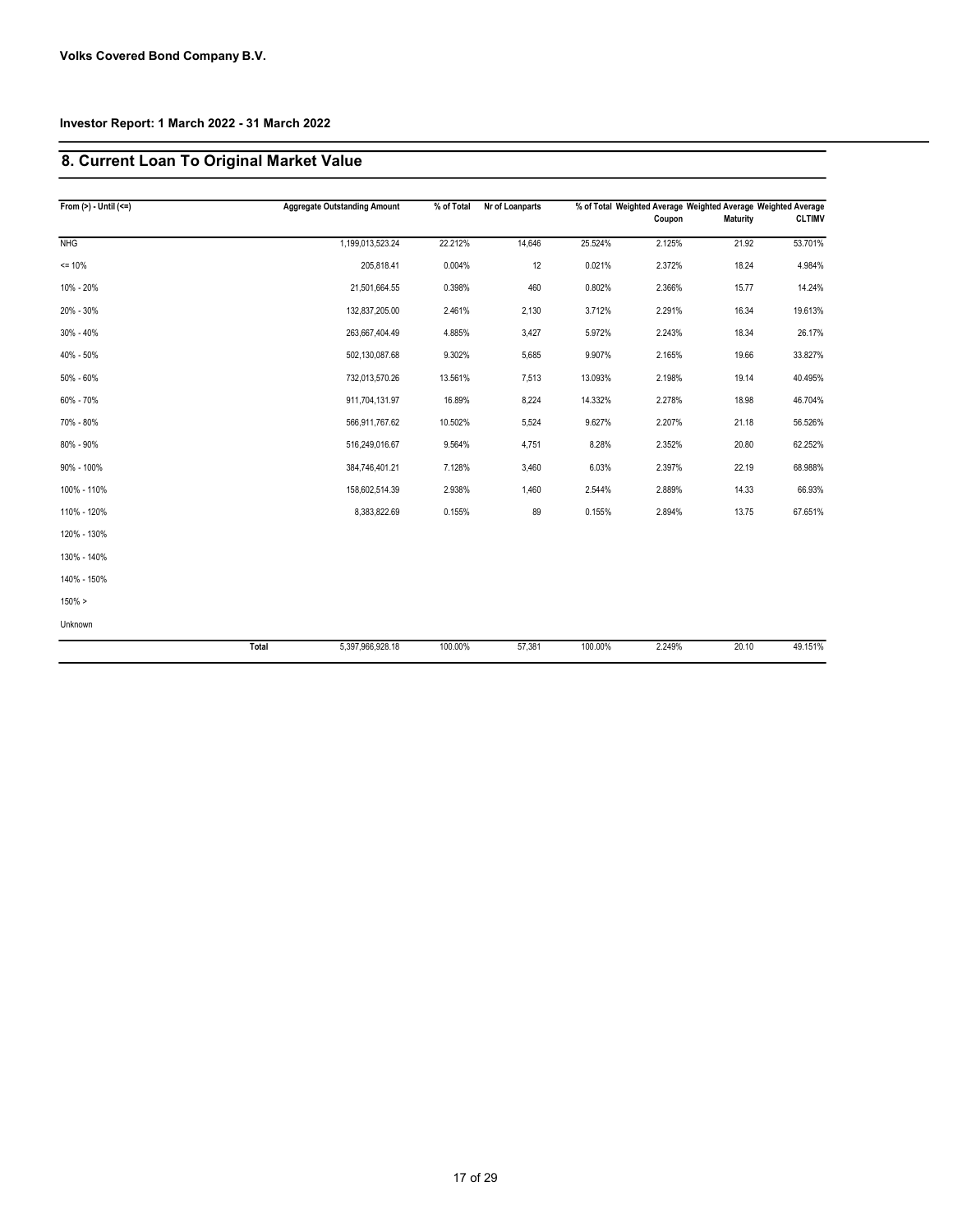#### 9. Current Loan To Indexed Market Value

| From $(>) -$ Until $(<=)$ | <b>Aggregate Outstanding Amount</b> |                  | % of Total | Nr of Loanparts |         |        | % of Total Weighted Average Weighted Average Weighted Average |               |
|---------------------------|-------------------------------------|------------------|------------|-----------------|---------|--------|---------------------------------------------------------------|---------------|
|                           |                                     |                  |            |                 |         | Coupon | <b>Maturity</b>                                               | <b>CLTIMV</b> |
| <b>NHG</b>                |                                     | 1,199,013,523.24 | 22.212%    | 14,646          | 25.524% | 2.125% | 21.92                                                         | 53.701%       |
| $= 10%$                   |                                     | 4,666,167.83     | 0.086%     | 122             | 0.213%  | 2.367% | 15.09                                                         | 8.701%        |
| 10% - 20%                 |                                     | 141,885,400.72   | 2.628%     | 2,367           | 4.125%  | 2.209% | 16.64                                                         | 16.37%        |
| 20% - 30%                 |                                     | 397,072,095.12   | 7.356%     | 4,908           | 8.553%  | 2.25%  | 17.80                                                         | 25.758%       |
| $30\% - 40\%$             |                                     | 847,642,241.92   | 15.703%    | 8,795           | 15.327% | 2.254% | 18.41                                                         | 35.412%       |
| 40% - 50%                 |                                     | 1,010,594,843.28 | 18.722%    | 9,604           | 16.737% | 2.267% | 19.13                                                         | 44.82%        |
| 50% - 60%                 |                                     | 777,761,467.58   | 14.408%    | 7,526           | 13.116% | 2.282% | 20.61                                                         | 54.963%       |
| 60% - 70%                 |                                     | 639,905,581.07   | 11.855%    | 6,036           | 10.519% | 2.371% | 20.89                                                         | 64.717%       |
| 70% - 80%                 |                                     | 314,083,486.55   | 5.819%     | 2,897           | 5.049%  | 2.383% | 21.54                                                         | 74.116%       |
| 80% - 90%                 |                                     | 55,916,164.98    | 1.036%     | 419             | 0.73%   | 2.068% | 24.35                                                         | 83.898%       |
| 90% - 100%                |                                     | 9,425,955.89     | 0.175%     | 61              | 0.106%  | 1.718% | 26.78                                                         | 95.155%       |
| 100% - 110%               |                                     |                  |            |                 |         |        |                                                               |               |
| 110% - 120%               |                                     |                  |            |                 |         |        |                                                               |               |
| 120% - 130%               |                                     |                  |            |                 |         |        |                                                               |               |
| 130% - 140%               |                                     |                  |            |                 |         |        |                                                               |               |
| 140% - 150%               |                                     |                  |            |                 |         |        |                                                               |               |
| $150\% >$                 |                                     |                  |            |                 |         |        |                                                               |               |
| Unknown                   |                                     |                  |            |                 |         |        |                                                               |               |
|                           | Total                               | 5,397,966,928.18 | 100.00%    | 57,381          | 100.00% | 2.249% | 20.10                                                         | 49.151%       |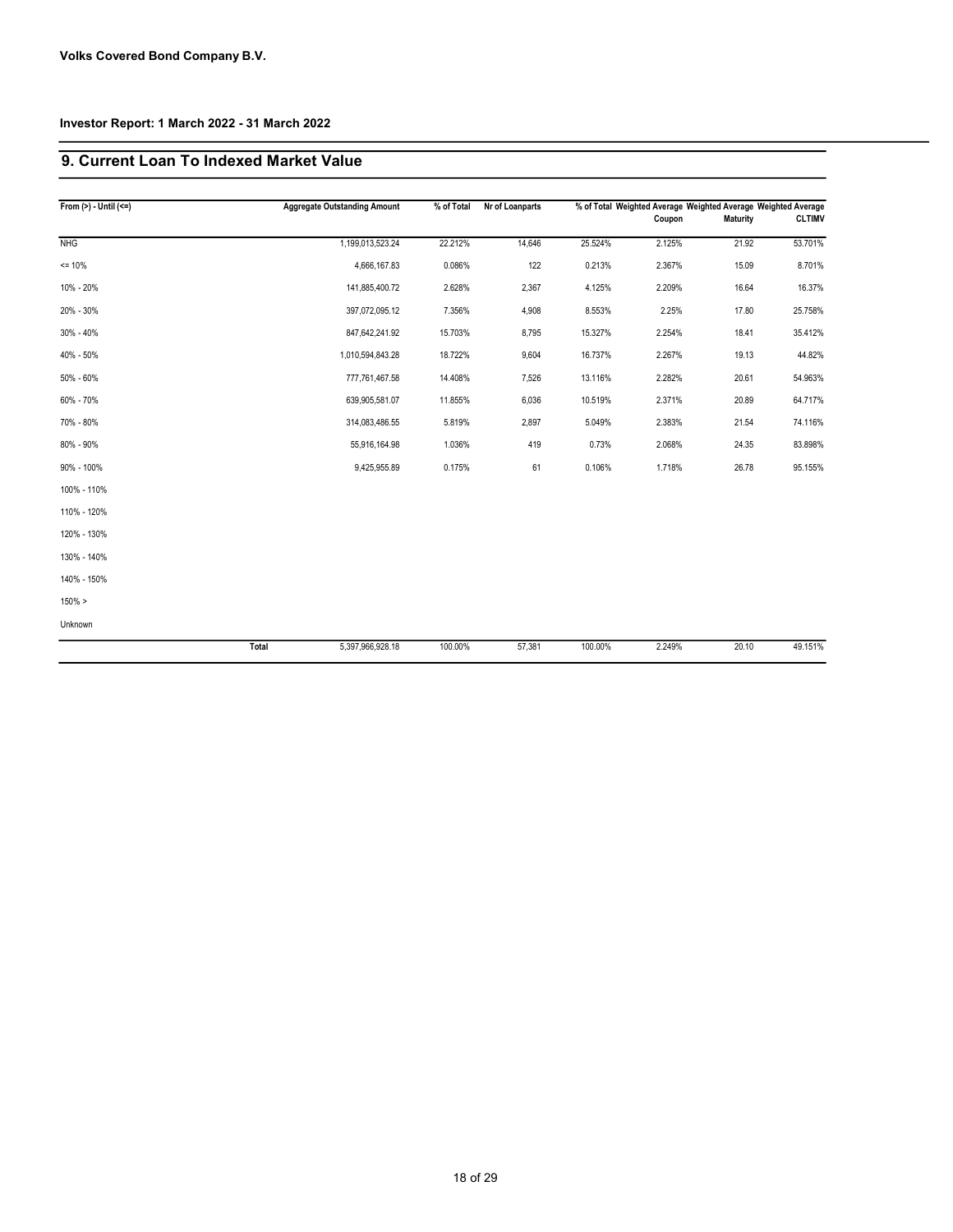## 10. Loanpart Coupon (interest rate bucket)

| From $(>) -$ Until $(<=)$ |       | <b>Aggregate Outstanding Amount</b> | % of Total | Nr of Loanparts |         |        | % of Total Weighted Average Weighted Average Weigthed Average |               |
|---------------------------|-------|-------------------------------------|------------|-----------------|---------|--------|---------------------------------------------------------------|---------------|
|                           |       |                                     |            |                 |         | Coupon | <b>Maturity</b>                                               | <b>CLTIMV</b> |
| $= 0.5%$                  |       | 1.280.953.02                        | 0.024%     | 11              | 0.019%  | 0.306% | 15.60                                                         | 36.395%       |
| $0.5\% - 1.0\%$           |       | 32,741,271.72                       | 0.607%     | 456             | 0.795%  | 0.933% | 23.15                                                         | 57.431%       |
| $1.0\% - 1.5\%$           |       | 581,429,566.87                      | 10.771%    | 6,501           | 11.33%  | 1.32%  | 20.82                                                         | 49.044%       |
| $1.5\% - 2.0\%$           |       | 1,990,827,891.02                    | 36.881%    | 21,322          | 37.159% | 1.788% | 22.18                                                         | 49.237%       |
| $2.0\% - 2.5\%$           |       | 1,179,030,981.85                    | 21.842%    | 12,121          | 21.124% | 2.242% | 19.80                                                         | 50.293%       |
| $2.5\% - 3.0\%$           |       | 912,037,229.33                      | 16.896%    | 9,486           | 16.532% | 2.769% | 18.35                                                         | 46.906%       |
| $3.0\% - 3.5\%$           |       | 374,459,257.60                      | 6.937%     | 3,811           | 6.642%  | 3.209% | 17.04                                                         | 50.471%       |
| $3.5\% - 4.0\%$           |       | 165,315,220.66                      | 3.063%     | 1,749           | 3.048%  | 3.745% | 16.53                                                         | 49.935%       |
| $4.0\% - 4.5\%$           |       | 51,018,988.10                       | 0.945%     | 594             | 1.035%  | 4.245% | 15.24                                                         | 46.641%       |
| $4.5\% - 5.0\%$           |       | 49,867,825.86                       | 0.924%     | 612             | 1.067%  | 4.776% | 13.92                                                         | 47.363%       |
| $5.0\% - 5.5\%$           |       | 31,592,861.42                       | 0.585%     | 359             | 0.626%  | 5.267% | 13.31                                                         | 48.359%       |
| $5.5\% - 6.0\%$           |       | 19,465,388.73                       | 0.361%     | 240             | 0.418%  | 5.743% | 13.26                                                         | 47.419%       |
| $6.0\% - 6.5\%$           |       | 6,773,025.44                        | 0.125%     | 91              | 0.159%  | 6.267% | 12.42                                                         | 48.856%       |
| $6.5\% - 7.0\%$           |       | 1,455,824.99                        | 0.027%     | 20              | 0.035%  | 6.709% | 10.15                                                         | 46.697%       |
| $7.0\% >$                 |       | 670,641.57                          | 0.012%     | 8               | 0.014%  | 7.693% | 4.10                                                          | 42.719%       |
| Unknown                   |       |                                     |            |                 |         |        |                                                               |               |
|                           | Total | 5,397,966,928.18                    | 100.00%    | 57,381          | 100.00% | 2.249% | 20.10                                                         | 49.151%       |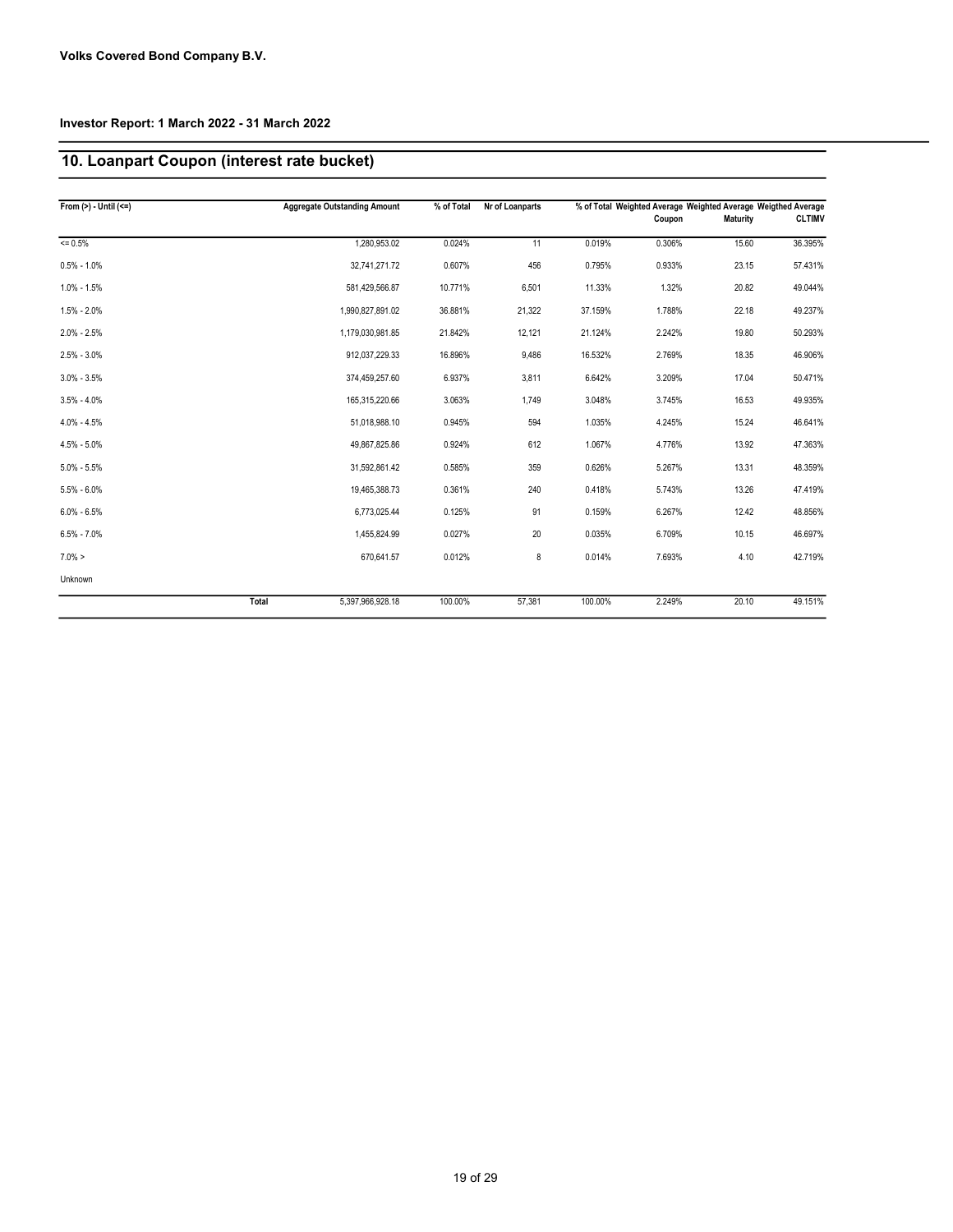## 11. Remaining Interest Rate Fixed Period

|                    | <b>Aggregate Outstanding Amount</b> | % of Total | Nr of Loanparts |         | Coupon | % of Total Weighted Average Weighted Average Weigthed Average<br><b>Maturity</b> | <b>CLTIMV</b> |
|--------------------|-------------------------------------|------------|-----------------|---------|--------|----------------------------------------------------------------------------------|---------------|
| < 1 year           | 358,081,798.42                      | 6.634%     | 3,861           | 6.729%  | 2.026% | 15.04                                                                            | 46.126%       |
| 1 year - 2 years   | 69,715,319.68                       | 1.292%     | 917             | 1.598%  | 2.983% | 13.80                                                                            | 46.41%        |
| 2 year - 3 years   | 176,742,391.68                      | 3.274%     | 2,160           | 3.764%  | 2.995% | 15.81                                                                            | 42.826%       |
| 3 year - 4 years   | 565, 186, 514.25                    | 10.47%     | 5,958           | 10.383% | 2.794% | 16.21                                                                            | 45.324%       |
| 4 year - 5 years   | 681,905,153.07                      | 12.633%    | 7,206           | 12.558% | 2.315% | 17.04                                                                            | 45.314%       |
| 5 year - 6 years   | 652,287,470.97                      | 12.084%    | 7,027           | 12.246% | 2.20%  | 20.18                                                                            | 45.259%       |
| 6 year - 7 years   | 562,648,338.34                      | 10.423%    | 6,058           | 10.558% | 2.093% | 22.42                                                                            | 50.162%       |
| 7 year - 8 years   | 479,185,736.51                      | 8.877%     | 4,956           | 8.637%  | 1.916% | 22.54                                                                            | 53.214%       |
| 8 year - 9 years   | 338, 199, 134.50                    | 6.265%     | 3,458           | 6.026%  | 1.799% | 21.15                                                                            | 53.062%       |
| 9 year - 10 years  | 249,221,564.74                      | 4.617%     | 2,520           | 4.392%  | 1.778% | 19.75                                                                            | 49.819%       |
| 10 year - 11 years | 64,306,794.86                       | 1.191%     | 744             | 1.297%  | 2.417% | 18.56                                                                            | 47.585%       |
| 11 year - 12 years | 67,013,763.55                       | 1.241%     | 706             | 1.23%   | 2.345% | 19.35                                                                            | 49.419%       |
| 12 year - 13 years | 45,870,834.67                       | 0.85%      | 518             | 0.903%  | 2.928% | 19.90                                                                            | 48.396%       |
| 13 year - 14 years | 103,090,245.34                      | 1.91%      | 1,054           | 1.837%  | 2.823% | 19.34                                                                            | 47.513%       |
| 14 year - 15 years | 171,482,357.19                      | 3.177%     | 1,764           | 3.074%  | 2.68%  | 20.30                                                                            | 45.766%       |
| 15 year - 16 years | 105,666,727.10                      | 1.958%     | 1,198           | 2.088%  | 2.85%  | 23.30                                                                            | 45.684%       |
| 16 year - 17 years | 123,100,864.55                      | 2.281%     | 1,292           | 2.252%  | 2.794% | 24.26                                                                            | 52.46%        |
| 17 year - 18 years | 142,763,315.60                      | 2.645%     | 1,513           | 2.637%  | 2.323% | 24.71                                                                            | 55.577%       |
| 18 year - 19 years | 236,739,505.12                      | 4.386%     | 2,370           | 4.13%   | 1.837% | 26.72                                                                            | 61.27%        |
| 19 year - 20 years | 203,944,680.59                      | 3.778%     | 2,072           | 3.611%  | 1.594% | 28.01                                                                            | 62.592%       |
| 20 year - 21 years | 814,417.45                          | 0.015%     | 29              | 0.051%  | 1.754% | 30.00                                                                            | 56.486%       |
| 21 year - 22 years |                                     |            |                 |         |        |                                                                                  |               |
| 22 year - 23 years |                                     |            |                 |         |        |                                                                                  |               |
| 23 year - 24 years |                                     |            |                 |         |        |                                                                                  |               |
| 24 year - 25 years |                                     |            |                 |         |        |                                                                                  |               |
| 25 year - 26 years |                                     |            |                 |         |        |                                                                                  |               |
| 26 year - 27 years |                                     |            |                 |         |        |                                                                                  |               |
| 27 year - 28 years |                                     |            |                 |         |        |                                                                                  |               |
| 28 year - 29 years |                                     |            |                 |         |        |                                                                                  |               |
| 29 year - 30 years |                                     |            |                 |         |        |                                                                                  |               |
| $>=$ 30 years      |                                     |            |                 |         |        |                                                                                  |               |
|                    | 5,397,966,928.18<br><b>Total</b>    | 100.00%    | 57,381          | 100.00% | 2.249% | 20.10                                                                            | 49.151%       |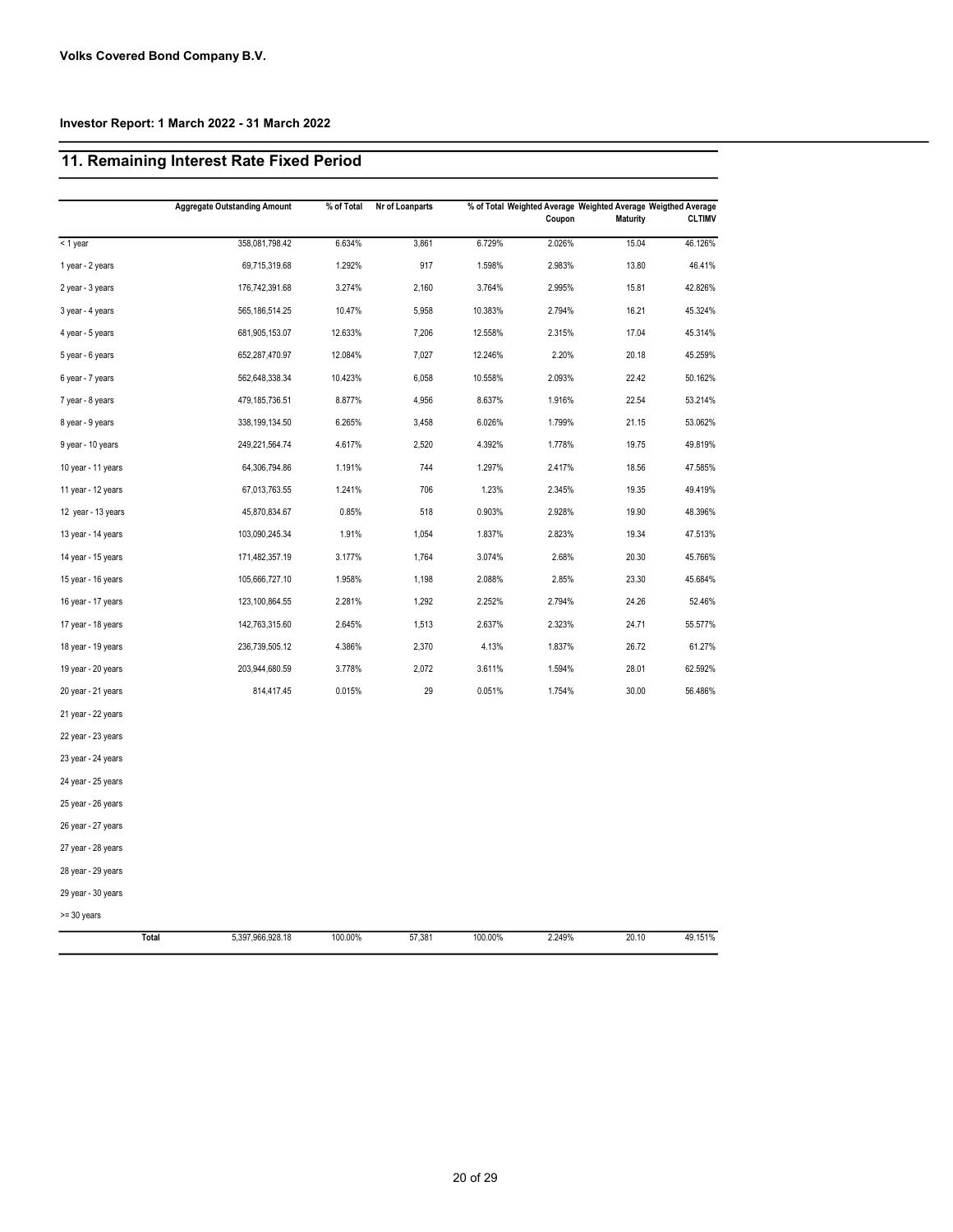## 12. Interest Payment Type

|          |       | <b>Aggregate Outstanding Amount</b> | % of Total | Nr of Loanparts |         | % of Total Weighted Average Weighted Average Weighted Average<br>Coupon | Maturity | <b>CLTIMV</b> |
|----------|-------|-------------------------------------|------------|-----------------|---------|-------------------------------------------------------------------------|----------|---------------|
| Fixed    |       | 5,179,010,069.14                    | 95.944%    | 55.014          | 95.875% | 2.267%                                                                  | 20.35    | 49.344%       |
| Floating |       | 218,956,859.04                      | 4.056%     | 2,367           | 4.125%  | 1.828%                                                                  | 14.09    | 44.604%       |
| Unknown  |       |                                     |            |                 |         |                                                                         |          |               |
|          | Total | 5,397,966,928.18                    | 100.00%    | 57.381          | 100.00% | 2.249%                                                                  | 20.10    | 49.151%       |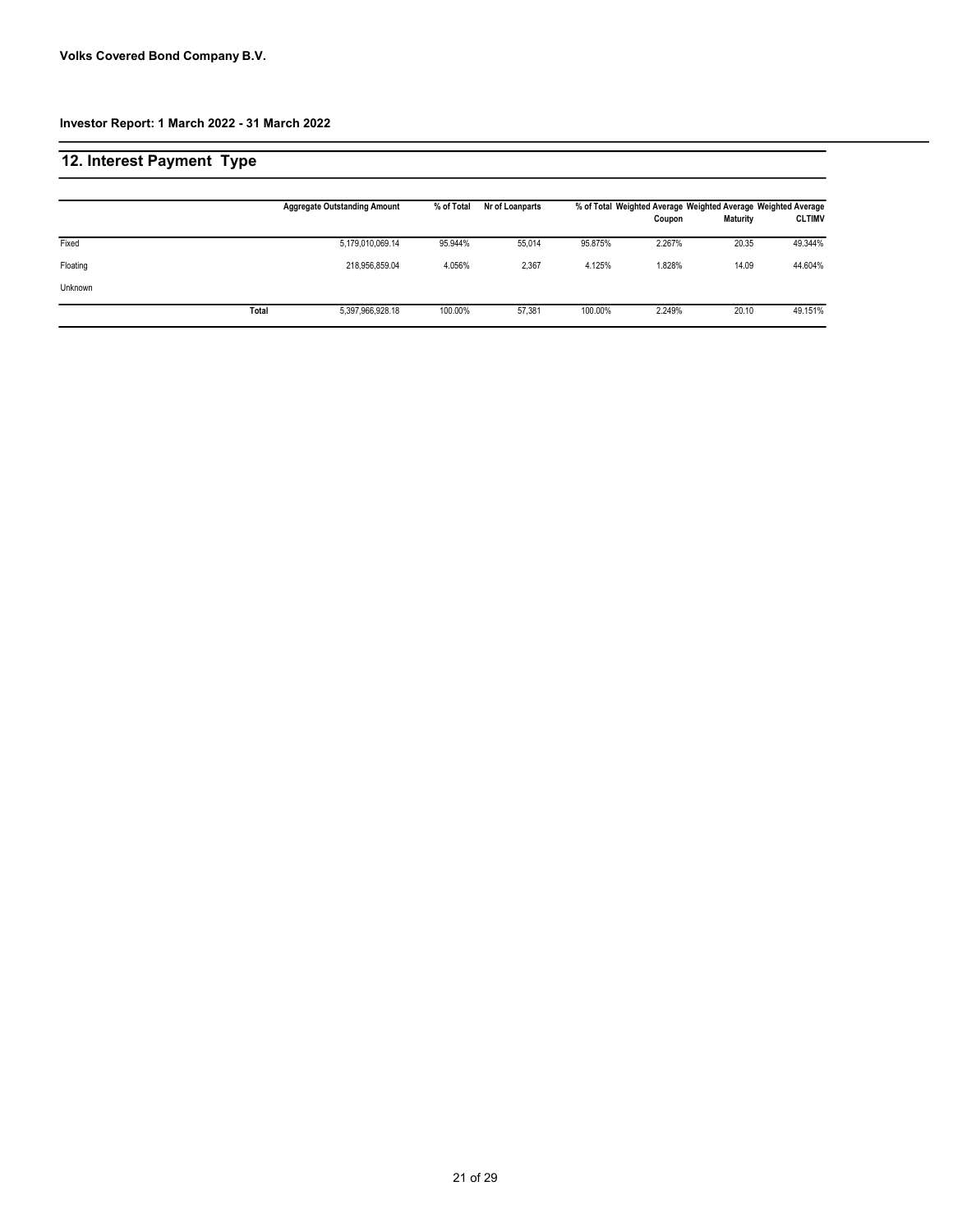## 13. Property Description

| <b>Description</b> |       | <b>Aggregate Outstanding Amount</b> | % of Total | Nr of Borrowers |         | Coupon | % of Total Weighted Average Weighted Average Weighted Average<br><b>Maturity</b> | <b>CLTIMV</b> |
|--------------------|-------|-------------------------------------|------------|-----------------|---------|--------|----------------------------------------------------------------------------------|---------------|
| House              |       | 4,755,798,236.50                    | 88.104%    | 25.562          | 85.724% | 2.272% | 19.84                                                                            | 49.177%       |
| Apartment          |       | 642,168,691.68                      | 11.896%    | 4,257           | 14.276% | 2.081% | 22.00                                                                            | 48.958%       |
|                    | Total | 5,397,966,928.18                    | 100.00%    | 29.819          | 100.00% | 2.249% | 20.10                                                                            | 49.151%       |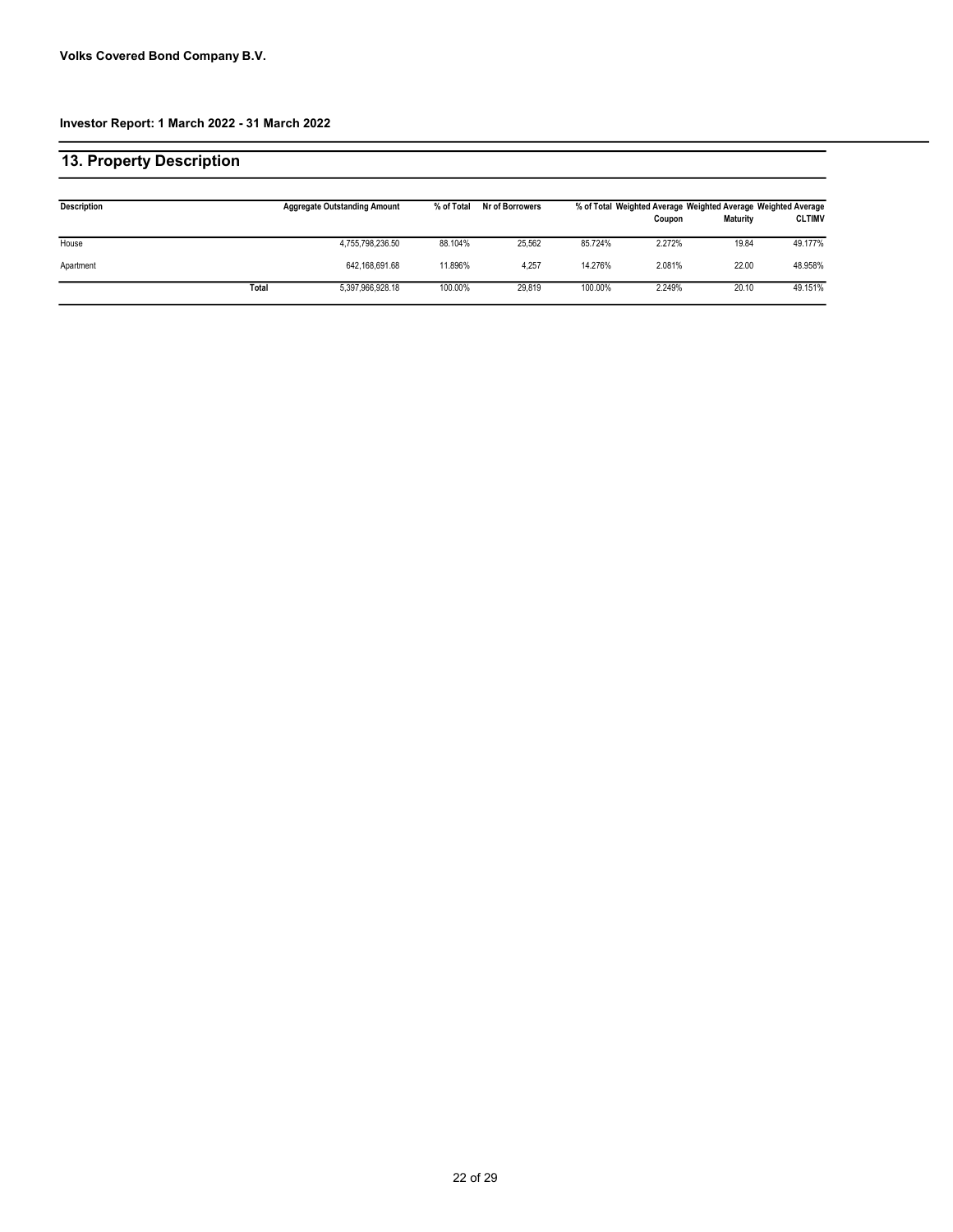## 14. Geographical Distribution (by province)

| Province              | <b>Aggregate Outstanding Amount</b> | % of Total | Nr of Borrowers |         |        |                 | % of Total Weighted Average Weighted Average Weighted Average |
|-----------------------|-------------------------------------|------------|-----------------|---------|--------|-----------------|---------------------------------------------------------------|
|                       |                                     |            |                 |         | Coupon | <b>Maturity</b> | <b>CLTIMV</b>                                                 |
| Drenthe               | 168,726,507.49                      | 3.126%     | 1,095           | 3.672%  | 2.265% | 19.54           | 48.738%                                                       |
| Flevoland             | 170,561,935.92                      | 3.16%      | 978             | 3.28%   | 2.253% | 20.48           | 48.855%                                                       |
| Friesland             | 130,087,757.34                      | 2.41%      | 882             | 2.958%  | 2.243% | 19.71           | 49.259%                                                       |
| Gelderland            | 851,004,510.34                      | 15.765%    | 4,536           | 15.212% | 2.274% | 20.22           | 48.41%                                                        |
| Groningen             | 159,055,298.28                      | 2.947%     | 1,167           | 3.914%  | 2.282% | 18.50           | 46.841%                                                       |
| Limburg               | 680,283,803.51                      | 12.603%    | 4,568           | 15.319% | 2.467% | 17.61           | 50.585%                                                       |
| Noord-Brabant         | 862,639,987.30                      | 15.981%    | 4,476           | 15.011% | 2.247% | 20.03           | 49.822%                                                       |
| Noord-Holland         | 753,020,398.82                      | 13.95%     | 3,487           | 11.694% | 2.114% | 21.45           | 47.163%                                                       |
| Overijssel            | 386,507,384.90                      | 7.16%      | 2,257           | 7.569%  | 2.222% | 20.39           | 51.195%                                                       |
| Utrecht               | 378,379,414.08                      | 7.01%      | 1,802           | 6.043%  | 2.188% | 21.06           | 47.094%                                                       |
| Zeeland               | 91,108,042.75                       | 1.688%     | 593             | 1.989%  | 2.391% | 19.13           | 50.096%                                                       |
| Zuid-Holland          | 766.591.887.45                      | 14.201%    | 3.978           | 13.34%  | 2.178% | 20.85           | 50.391%                                                       |
| Unknown/Not specified |                                     |            |                 |         |        |                 |                                                               |
|                       | Total<br>5,397,966,928.18           | 100.00%    | 29,819          | 100.00% | 2.249% | 20.10           | 49.151%                                                       |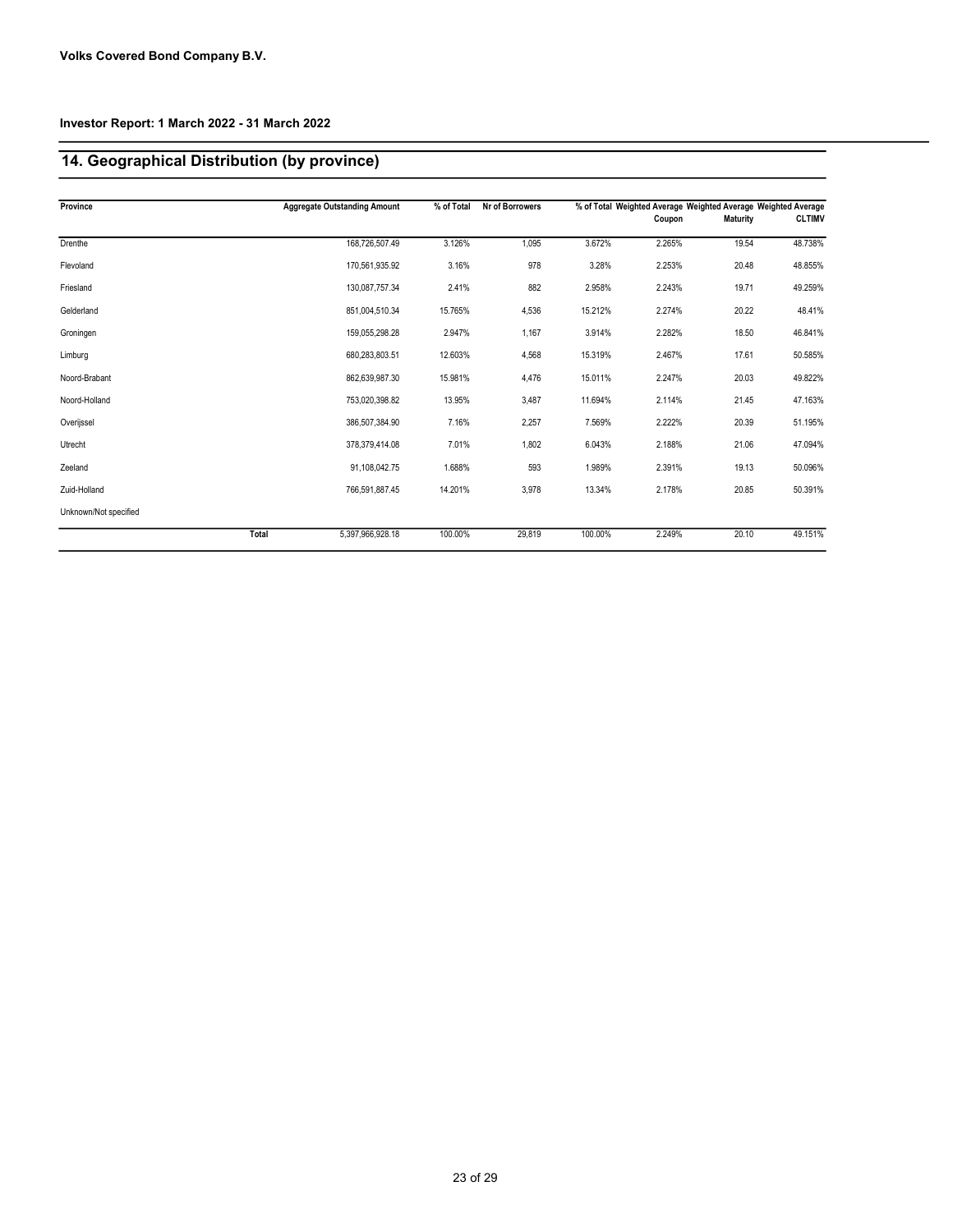## 15. Occupancy

| <b>Description</b> |       | <b>Aggregate Outstanding Amount</b> | % of Total | Nr of Borrowers |         | Coupon | Maturity | % of Total Weighted Average Weighted Average Weighted Average<br><b>CLTIMV</b> |
|--------------------|-------|-------------------------------------|------------|-----------------|---------|--------|----------|--------------------------------------------------------------------------------|
| Owner Occupied     |       | 5,397,966,928.18                    | 100.00%    | 29,819          | 100.00% | 2.249% | 20.10    | 49.151%                                                                        |
| Buy-to-let         |       |                                     |            |                 |         |        |          |                                                                                |
| Unknown            |       |                                     |            |                 |         |        |          |                                                                                |
|                    | Total | 5,397,966,928.18                    | 100.00%    | 29,819          | 100.00% | 2.249% | 20.10    | 49.151%                                                                        |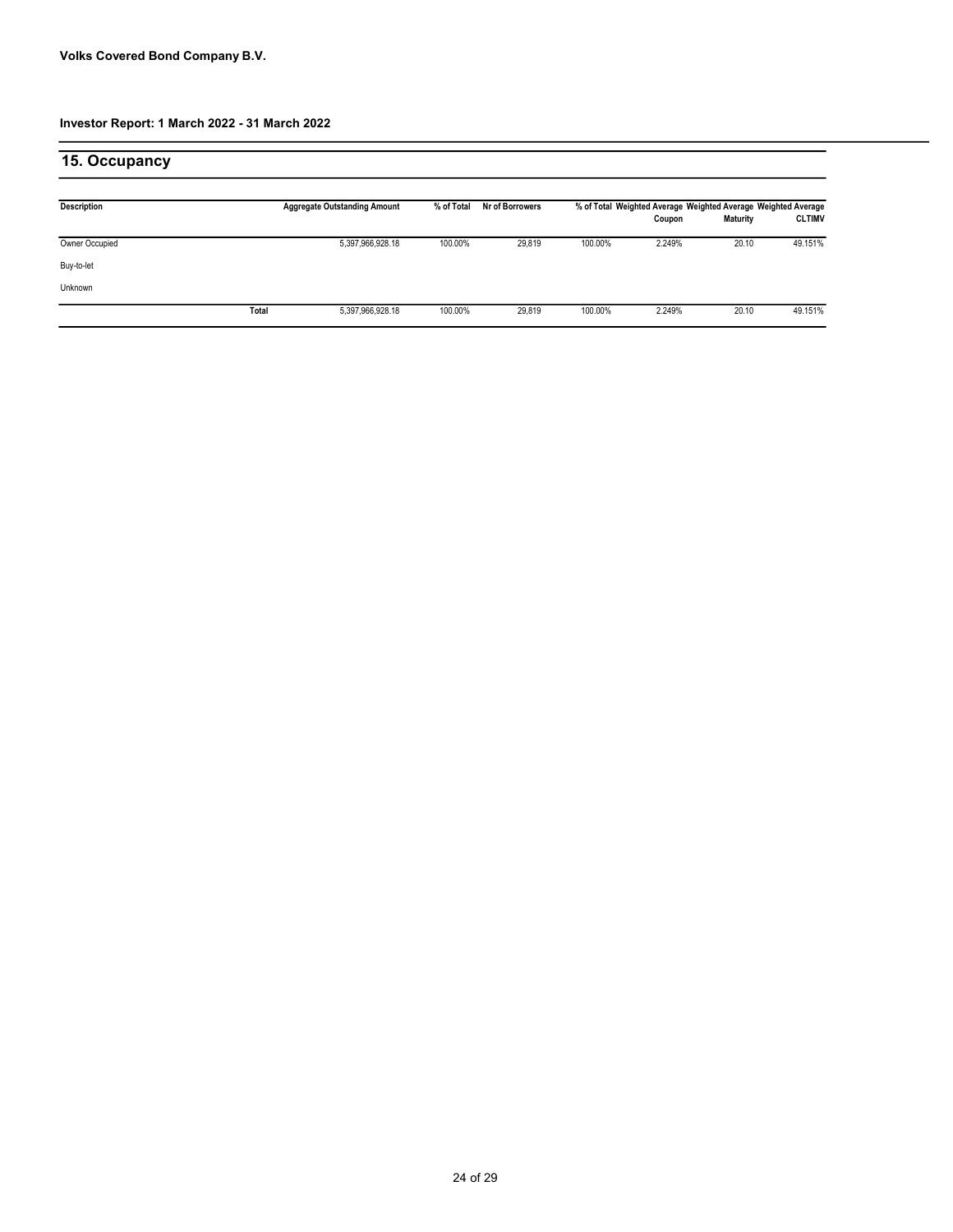## 16. Loanpart Payment Frequency

| <b>Description</b> |       | <b>Aggregate Outstanding Amount</b> | % of Total | Nr of Loanparts |         | % of Total Weighted Average Weighted Average Weighted Average<br>Coupon | Maturity | <b>CLTIMV</b> |
|--------------------|-------|-------------------------------------|------------|-----------------|---------|-------------------------------------------------------------------------|----------|---------------|
| Monthly            |       | 5,397,966,928.18                    | 100.00%    | 57,381          | 100.00% | 2.249%                                                                  | 20.10    | 49.151%       |
| Quarterly          |       |                                     |            |                 |         |                                                                         |          |               |
| Semi-annualy       |       |                                     |            |                 |         |                                                                         |          |               |
| Annualy            |       |                                     |            |                 |         |                                                                         |          |               |
| Unknown            |       |                                     |            |                 |         |                                                                         |          |               |
|                    | Total | 5,397,966,928.18                    | 100.00%    | 57,381          | 100.00% | 2.249%                                                                  | 20.10    | 49.151%       |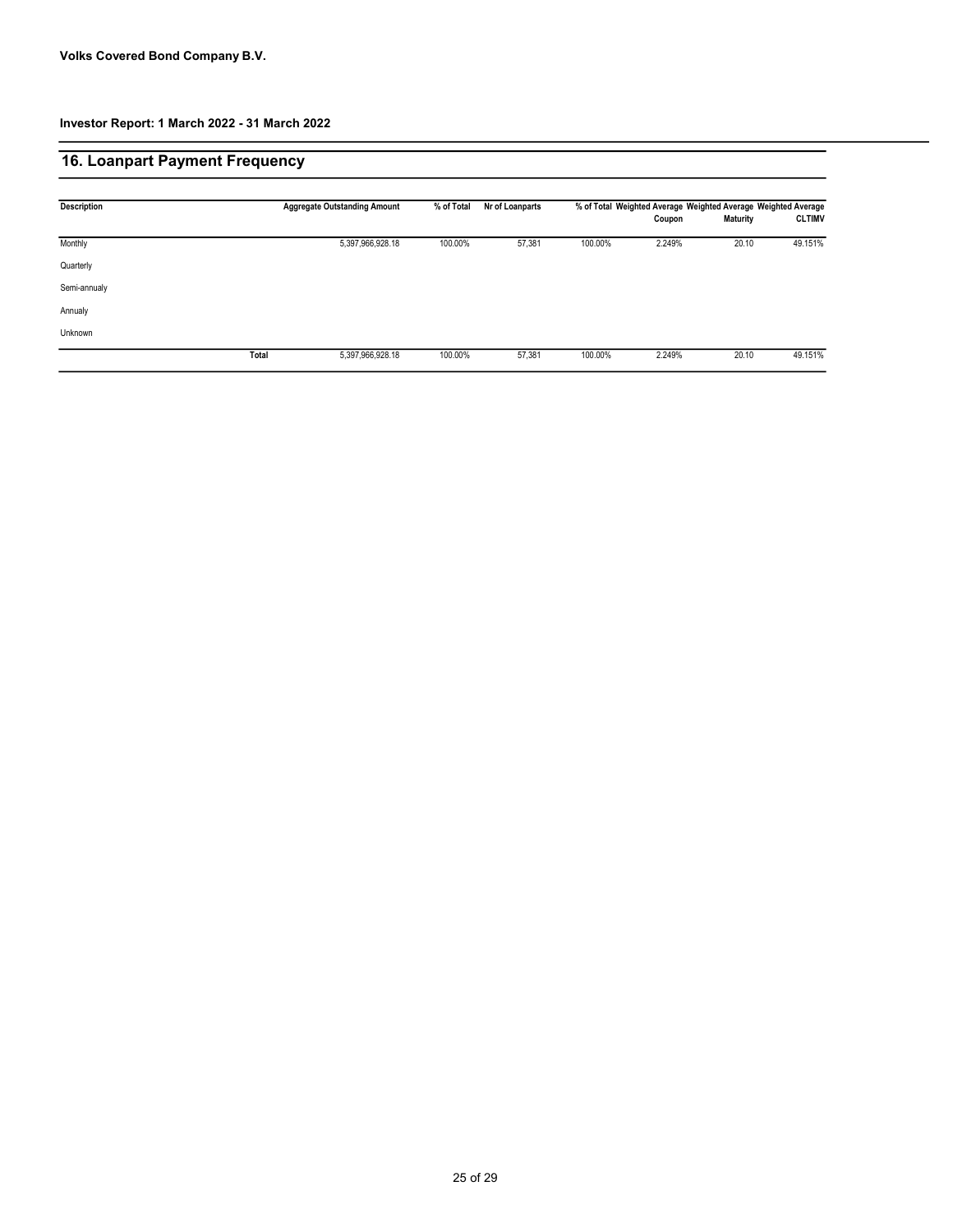## 17. Guarantee Type

|                      |       | <b>Aggregate Outstanding Amount</b> | % of Total | Nr of Loans |         | % of Total Weighted Average Weighted Average Weighted Average<br>Coupon | Maturity | <b>CLTIMV</b> |
|----------------------|-------|-------------------------------------|------------|-------------|---------|-------------------------------------------------------------------------|----------|---------------|
| <b>NHG Guarantee</b> |       | 1,199,013,523.24                    | 22.212%    | 7,945       | 26.644% | 2.125%                                                                  | 21.92    | 53.701%       |
| Non-NHG Guarantee    |       | 4,198,953,404.94                    | 77.788%    | 21.874      | 73.356% | 2.284%                                                                  | 19.58    | 47.852%       |
| Unknown              |       |                                     |            |             |         |                                                                         |          |               |
|                      | Total | 5,397,966,928.18                    | 100.00%    | 29,819      | 100.00% | 2.249%                                                                  | 20.10    | 49.151%       |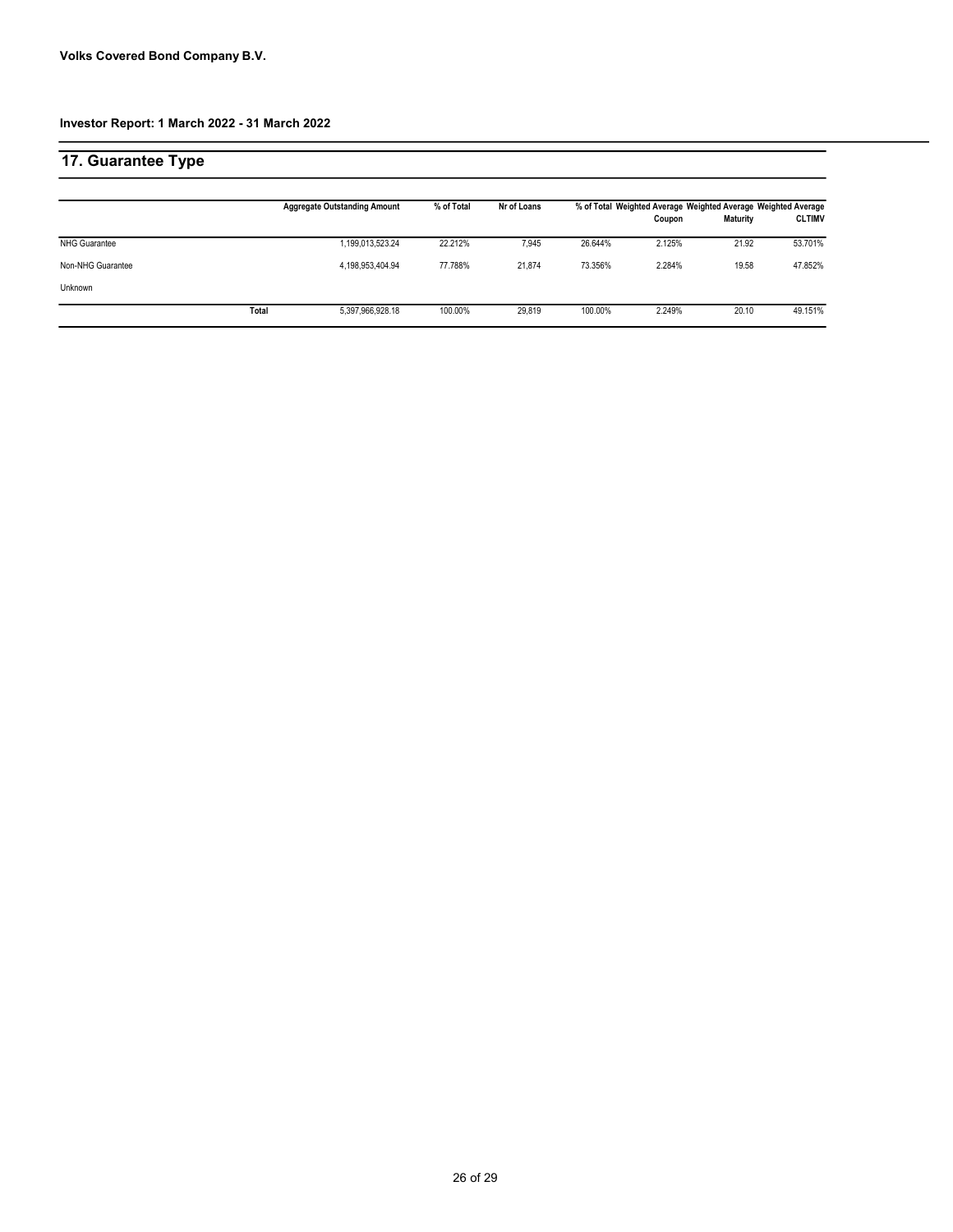#### **Glossary**

| Term                                           | <b>Definition / Calculation</b>                                                                                                                                                                                                                                                                                                                                                                                                                                                                                                                                                                                                                                                                                                                                                                                                                                                                                                                                                                                                                                                                                                                                                                                                                                                                                                                                                                                                                                                                                                        |
|------------------------------------------------|----------------------------------------------------------------------------------------------------------------------------------------------------------------------------------------------------------------------------------------------------------------------------------------------------------------------------------------------------------------------------------------------------------------------------------------------------------------------------------------------------------------------------------------------------------------------------------------------------------------------------------------------------------------------------------------------------------------------------------------------------------------------------------------------------------------------------------------------------------------------------------------------------------------------------------------------------------------------------------------------------------------------------------------------------------------------------------------------------------------------------------------------------------------------------------------------------------------------------------------------------------------------------------------------------------------------------------------------------------------------------------------------------------------------------------------------------------------------------------------------------------------------------------------|
| <b>Account Bank</b>                            | means Rabobank Nederland.                                                                                                                                                                                                                                                                                                                                                                                                                                                                                                                                                                                                                                                                                                                                                                                                                                                                                                                                                                                                                                                                                                                                                                                                                                                                                                                                                                                                                                                                                                              |
| ACT                                            | means Asset Cover Test.                                                                                                                                                                                                                                                                                                                                                                                                                                                                                                                                                                                                                                                                                                                                                                                                                                                                                                                                                                                                                                                                                                                                                                                                                                                                                                                                                                                                                                                                                                                |
| ACT a                                          | means for each Mortgage Receivable the lower of its Current Balance and the sum of the following elements, to the extent applicable to it:<br>(i) if it is a Savings Mortgage Receivable an amount calculated on the basis of a method notified to the Rating Agencies and subject to Rating<br>Agency Confirmation from Moody's, related to the Savings and Accrued Savings Interest in connection with such Savings Mortgage Receivable,<br>provided that no amount will be deducted if and to the extent that a Bank Savings Participation Agreement and/or Insurance Savings Participation<br>Agreement (each a Participation Agreement and together the "Participation Agreements") is in place in relation to the relevant Mortgage<br>Receivable;<br>(ii) if it corresponds to a Construction Deposit: the amount of the Construction Deposit;<br>(iii) if it was in breach of the Mortgage Receivable Warranties as of the relevant Transfer Date: such amount as is necessary to reduce its<br>Adjusted Current Balance or Current Balance, as the case may be, to zero;<br>(iv) if it is 3 months or more in arrears and it is not a Defaulted Receivable: such amount as is necessary to arrive at 30% of its Current Balance;<br>(v) if it is a Defaulted Receivable: such amount as is necessary to reduce its Current Balance to zero; and/or<br>(vi) if it is a Mortgage Receivable with an interest rate below the Minimum Mortgage Interest Rate, an amount equal to the Minimum Mortgage<br>Interest Rate Reduction. |
| ACT ß                                          | means for each Mortgage Receivable the lower of (i) the LTV Cut-Off Percentage of its Indexed Valuation and (ii) a minus L.                                                                                                                                                                                                                                                                                                                                                                                                                                                                                                                                                                                                                                                                                                                                                                                                                                                                                                                                                                                                                                                                                                                                                                                                                                                                                                                                                                                                            |
| ACT Y1                                         | means, if the Issuer's credit rating from Moody's falls below P-1 (short-term) or if the issuer default rating falls below F1 (short term) or A- by Fitch,<br>the sum of all amounts (the "Deposit Amount") in respect of the Mortgage Receivables, which amounts are, in respect of each Mortgage<br>Receivable separately, the lower of: (a) the aggregate amount of the deposits, to the extent the amount thereof exceeds the amount claimable<br>under the DGS, held by the Borrower of the Mortgage Receivable(s) with the Originators on the last day of the immediately preceding month; and<br>(b) the aggregate Outstanding Principal Amount of such Mortgage Receivable(s) on the last day of the immediately preceding month. The Deposit<br>Amount will be adjusted as follows. If the outcome of A(a) is lower than A(b) as described above, the Deposit Amount will be reduced with an<br>amount equal to A(b) minus A(a) provided that the Deposit Amount will always be at least 0. If the outcome of A(a) is higher than A(b) as described<br>above, the Deposit Amount will be reduced with the amount of the Excess Credit Enhancement.                                                                                                                                                                                                                                                                                                                                                                            |
| ACT Y2                                         | means, (i) if the Issuer's CR Assessment from Moody's falls below P-1(cr) (short-term) or if the issuer default rating falls below F 1 (short term) or A<br>(long-term) by Fitch, an additional amount equal to the Outstanding Principal Amount of all Mortgage Receivables on the last day of the month<br>immediately preceding the Calculation Date multiplied by the Monthly Payment Percentage of the prior calendar month immediately preceding the<br>Calculation Date in connection with the commingling risk or (ii) zero (a) if the Issuer's credit rating from Moody's is at least equal to P-1 (short-term)<br>and if the issuer default rating is at least equal to FI (short term) or A (long-term) by Fitch or (b) if de Volksbank has taken alternative measures to<br>reduce the commingling risk                                                                                                                                                                                                                                                                                                                                                                                                                                                                                                                                                                                                                                                                                                                    |
| ACT Z                                          | means an amount equal to the Interest Cover Required Amount. Whereby "Interest Cover Required Amount" means an amount equal to the<br>positive difference, if any, between: (a) the aggregate amount of Scheduled Interest for all Series outstanding; and (b) the aggregate amount of<br>interest to be received under the Transferred Assets up to the relevant final maturity date taking into account their respective contractual<br>amortisation profile less in respect of each Savings Mortgage Receivable which is subject to a Participation, an amount equal to the net amount<br>received or recovered multiplied by the applicable Participation Fraction; and, in each case, (i) taking into account any amount (to be) received or<br>(to be) paid by the CBC in connection with any Swap Agreement and (ii) assuming that for any floating or fixed rate interest, that up to and<br>including the latest Final Maturity Date, of any Covered Bond outstanding, such rates remain at the same level as at the relevant Calculation Date<br>preceding the relevant CBC Payment Date.                                                                                                                                                                                                                                                                                                                                                                                                                                    |
| Asset Percentage                               | means 81% or such percentage figure as is determined from time to time in accordance with the Asset Monitoring Agreement.                                                                                                                                                                                                                                                                                                                                                                                                                                                                                                                                                                                                                                                                                                                                                                                                                                                                                                                                                                                                                                                                                                                                                                                                                                                                                                                                                                                                              |
| Available Liquidity Buffer                     | means available liquid assets on reserved accounts of the CBC, plus interest payments and principal repayments from the underlying assets<br>(including derivatives) to which the CBC is contractually entitled for the following six (6) months period.                                                                                                                                                                                                                                                                                                                                                                                                                                                                                                                                                                                                                                                                                                                                                                                                                                                                                                                                                                                                                                                                                                                                                                                                                                                                               |
| <b>Calculation Date</b>                        | means the date falling two business days before each CBC Payment Date. The "relevant" Calculation Date in respect of any Calculation Period will<br>be the first Calculation Date falling after the end of that period and the "relevant" Calculation Date in respect of any CBC Payment Date will be the<br>last Calculation Date prior to that CBC Payment Date.                                                                                                                                                                                                                                                                                                                                                                                                                                                                                                                                                                                                                                                                                                                                                                                                                                                                                                                                                                                                                                                                                                                                                                     |
| <b>Construction Deposit</b>                    | means in relation to a Mortgage Loan, that part of the Mortgage Loan which the relevant Borrower requested to be disbursed into a blocked<br>account held in his name with the relevant Seller, the proceeds of which may be applied towards construction of, or improvements to, the relevant<br>Mortgaged Asset.                                                                                                                                                                                                                                                                                                                                                                                                                                                                                                                                                                                                                                                                                                                                                                                                                                                                                                                                                                                                                                                                                                                                                                                                                     |
| <b>Credit Rating</b>                           | means an assessment of the credit worthiness of the notes assigned by the Credit Rating Agencies.                                                                                                                                                                                                                                                                                                                                                                                                                                                                                                                                                                                                                                                                                                                                                                                                                                                                                                                                                                                                                                                                                                                                                                                                                                                                                                                                                                                                                                      |
| <b>Current Balance</b>                         | means in relation to an Eligible Receivable at any date, the aggregate (without double counting) of the Net Outstanding Principal Amount, Accrued<br>Interest (unless it concerns calculations for either the Asset Cover Test or the Amortisation Test Aggregate Asset Amount, in which case Accrued<br>Interest will not be included) and Arrears of Interest as at that date.                                                                                                                                                                                                                                                                                                                                                                                                                                                                                                                                                                                                                                                                                                                                                                                                                                                                                                                                                                                                                                                                                                                                                       |
| Current Loan to Indexed Market Value (CLTIMV)  | means the ratio calculated by dividing the current outstanding loan amount by the Indexed Market Value.                                                                                                                                                                                                                                                                                                                                                                                                                                                                                                                                                                                                                                                                                                                                                                                                                                                                                                                                                                                                                                                                                                                                                                                                                                                                                                                                                                                                                                |
| Current Loan to Original Market Value (CLTOMV) | means the ratio calculated by dividing the current outstanding loan amount by the Original Market Value.                                                                                                                                                                                                                                                                                                                                                                                                                                                                                                                                                                                                                                                                                                                                                                                                                                                                                                                                                                                                                                                                                                                                                                                                                                                                                                                                                                                                                               |
| Debt Service to Income                         | means the ratio calculated by dividing the amount a borrower is required to pay (in interest and principal repayments) on an annual basis by the                                                                                                                                                                                                                                                                                                                                                                                                                                                                                                                                                                                                                                                                                                                                                                                                                                                                                                                                                                                                                                                                                                                                                                                                                                                                                                                                                                                       |
| Index                                          | borrower(s) disposable income.<br>means the index of increases of house prices issued by the Land Registry in relation to residential properties in The Netherlands.                                                                                                                                                                                                                                                                                                                                                                                                                                                                                                                                                                                                                                                                                                                                                                                                                                                                                                                                                                                                                                                                                                                                                                                                                                                                                                                                                                   |
| Indexed Valuation                              | means in relation to any Mortgaged Asset at any date means the Original Market Value of that Mortgaged Asset increased or decreased as<br>appropriate by the increase or decrease in the Index since the date of the Original Market Value (and if such is required for the Covered Bonds to<br>maintain the CRD Status, as adjusted as required pursuant to the Capital Requirement Directive).                                                                                                                                                                                                                                                                                                                                                                                                                                                                                                                                                                                                                                                                                                                                                                                                                                                                                                                                                                                                                                                                                                                                       |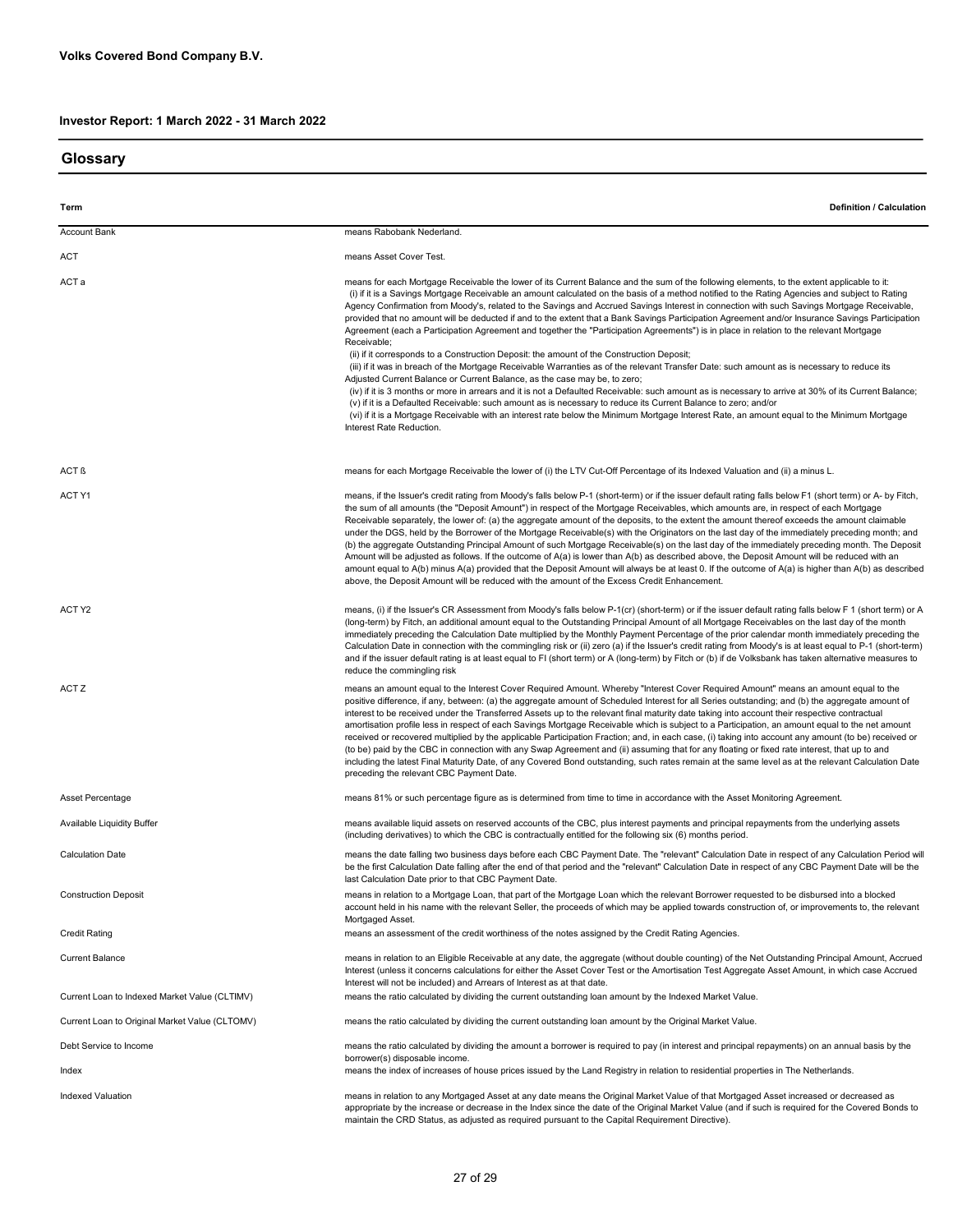| <b>IRS</b>                                      | means Interest Rate Swap.                                                                                                                                                                                                                                                                                                                                                                                                                                                                                                                                                                                                         |
|-------------------------------------------------|-----------------------------------------------------------------------------------------------------------------------------------------------------------------------------------------------------------------------------------------------------------------------------------------------------------------------------------------------------------------------------------------------------------------------------------------------------------------------------------------------------------------------------------------------------------------------------------------------------------------------------------|
| <b>Liquidity Buffer Test</b>                    | means a monthly check, whether the Available Liquidity Buffer is equal to / or higher than the Required Liquidity Buffer, calculated in accordance<br>with article 40(g) of the Decree on Prudential Rules under the FSA (Besluit prudentiele regels Wft) and annually checked by the Asset Monitor.                                                                                                                                                                                                                                                                                                                              |
| Loan to Income (LTI)                            | means the ratio calculated by dividing the original loan amount by the income of the borrower at the moment of origination of the Mortgage Loan.                                                                                                                                                                                                                                                                                                                                                                                                                                                                                  |
| Loanpart(s)                                     | means one or more of the loan parts (leningdelen) of which a Mortgage Loan consists.                                                                                                                                                                                                                                                                                                                                                                                                                                                                                                                                              |
| LTV Cut-Off Percentage                          | means 80% for all Mortgage Receivables or such lower percentage as is (a) required from time to time for Covered Bonds to qualify as 'covered<br>bonds' as defined in the CRD IV or (b) otherwise determined from time to time in accordance with the Asset Monitoring Agreement.                                                                                                                                                                                                                                                                                                                                                 |
| Maturity Date (Bonds)                           | means, subject to Condition 7(c), in respect of a Series of Covered Bonds, the relevant Interest Payment Date which falls no more than 40 years<br>after the Issue Date of such Series and on which the Covered Bonds of such Series are expected to be redeemed at their Principal Amount<br>Outstanding in accordance with these Conditions, as specified in the relevant Final Terms.                                                                                                                                                                                                                                          |
| Minimum Overcollateralization                   | means the minimum overcollateralization required by either law or the programme documentation.                                                                                                                                                                                                                                                                                                                                                                                                                                                                                                                                    |
| Net Outstanding Principal Amount                | means in relation to a Mortgage Receivable, at any date, the Outstanding Principal Amount of such Mortgage Receivable less, if it is a Savings<br>Mortgage Receivable subject to a Participation, an amount equal to the Participation on such date.                                                                                                                                                                                                                                                                                                                                                                              |
| <b>NHG Guarantee</b>                            | means a guarantee (borgtocht) under the NHG Conditions granted by Stichting WEW.                                                                                                                                                                                                                                                                                                                                                                                                                                                                                                                                                  |
| Nominal OC                                      | means the actual overcollateralization which is calculated by dividing (i) the total outstanding balance of the cover assets included in the cover pool<br>by (ii) the total amount of outstanding covered bonds (both excluding accrued interest).                                                                                                                                                                                                                                                                                                                                                                               |
| Occupancy                                       | means the way the mortgaged property is used (e.g. owner occupied).                                                                                                                                                                                                                                                                                                                                                                                                                                                                                                                                                               |
| Original Loan to Original Market Value (OLTOMV) | means the ratio calculated by dividing the original loan amount by the Original Market Value.                                                                                                                                                                                                                                                                                                                                                                                                                                                                                                                                     |
| Original Market Value                           | means the value of the mortgaged property if the mortgaged property would be privately sold voluntarily, estimated during the assessment of the<br>application.                                                                                                                                                                                                                                                                                                                                                                                                                                                                   |
| Originators                                     | means de Volksbank N.V.                                                                                                                                                                                                                                                                                                                                                                                                                                                                                                                                                                                                           |
| Outstanding Principal Amount                    | means, in respect of a Mortgage Receivable, the aggregate principal sum (hoofdsom) due by the relevant Borrower under the relevant Mortgage<br>Receivable and, after the occurrence of a Realised Loss in respect of such Mortgage Receivable, zero.                                                                                                                                                                                                                                                                                                                                                                              |
| Prematurity Liquidity Ledger                    | is not applicable                                                                                                                                                                                                                                                                                                                                                                                                                                                                                                                                                                                                                 |
| Redemption Type                                 | means the principal payment type of the bond                                                                                                                                                                                                                                                                                                                                                                                                                                                                                                                                                                                      |
| <b>Remaining Tenor</b>                          | means the time in years from the reporting date to the maturity date of a loan.                                                                                                                                                                                                                                                                                                                                                                                                                                                                                                                                                   |
| Required Liquidity Buffer                       | means an amount which is such amount as required for covered bonds pursuant to the CB Regulations to meet the obligation regarding interest<br>payments and redemptions (the latter only in case of hard bullet covered bonds) under the covered bonds for the following six (6) months period<br>including senior cost.                                                                                                                                                                                                                                                                                                          |
| Reserve Fund                                    | means, pursuant to the Trust Deed, if the Issuer's short-term credit rating falls below P-1 by Moody's or if the short-term issuer default rating falls<br>below F1 (short-term) and A (long-term) by Fitch, the CBC will be required to establish a reserve fund (the "Reserve Fund") on the GIC Account<br>which will be credited by the Issuer with an amount equal to the Reserve Fund Required Amount and such further amounts as are necessary from<br>time to time to ensure that an amount up to the Reserve Fund Required Amount is credited to the Reserve Fund for as long as the above rating<br>trigger is breached. |
| <b>Saving Deposits</b>                          | means savings in a bank account, pledged to the mortgage lender, which are meant to repay the loan at maturity.                                                                                                                                                                                                                                                                                                                                                                                                                                                                                                                   |
| Seasoning                                       | means the difference between the loan start date and the current reporting period.                                                                                                                                                                                                                                                                                                                                                                                                                                                                                                                                                |
| Series                                          | means a Tranche of Covered Bonds together with any further Tranche or Tranches of Covered Bonds which are (i) expressed to be consolidated<br>and form a single series and (ii) identical in all respects (including as to listing) except for their respective Issue Dates, Interest Commencement<br>Dates and/or Issue Prices.                                                                                                                                                                                                                                                                                                  |
| Servicer                                        | means de Volksbank N.V.                                                                                                                                                                                                                                                                                                                                                                                                                                                                                                                                                                                                           |
| Set-Off                                         | means the right of a debtor to set-off a claim that corresponds to its debt owed to the same counterparty.                                                                                                                                                                                                                                                                                                                                                                                                                                                                                                                        |